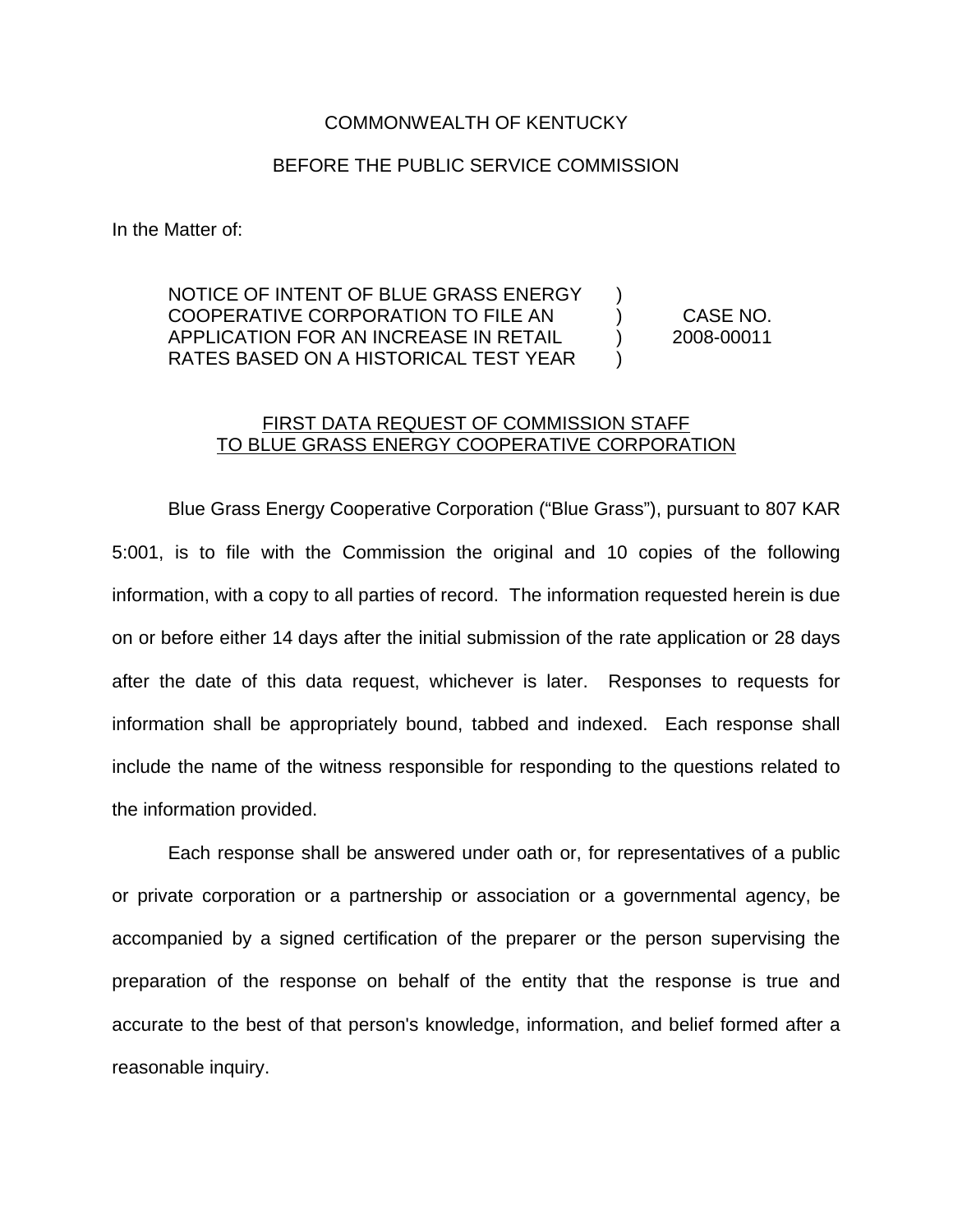Blue Grass shall make timely amendment to any prior responses if it obtains information which indicates that the response was incorrect when made or, though correct when made, is now incorrect in any material respect. For any request to which Blue Grass fails or refuses to furnish all or part of the requested information, it shall provide a written explanation of the specific grounds for its failure to completely and precisely respond.

Careful attention shall be given to copied material to ensure that it is legible. When the requested information has been previously provided in this proceeding in the requested format, reference may be made to the specific location of that information in responding to this request. When applicable, the requested information shall be separately provided for total company operations and jurisdictional operations.

1. Provide, in comparative form, a detailed income statement, a statement of cash flows, and a balance sheet for the test year and the 12-month period immediately preceding the test year.

2. Provide Blue Grass's rate of return on net investment rate base for the test year and 5 preceding calendar years. Include the data used to calculate each return.

3. Provide Blue Grass's times interest earned ratio and debt service coverage ratio, as calculated by the Rural Utilities Service ("RUS"), for the test year and the 5 preceding calendar years. Include the data used to calculate each ratio.

4. Provide Kentucky's Electric Cooperatives Operating Expense and Statistical Comparisons for the most recent 2 years available.

5. Provide Blue Grass's capital structure at the end of each of the periods shown in Format 5.

-2- Case No. 2008-00011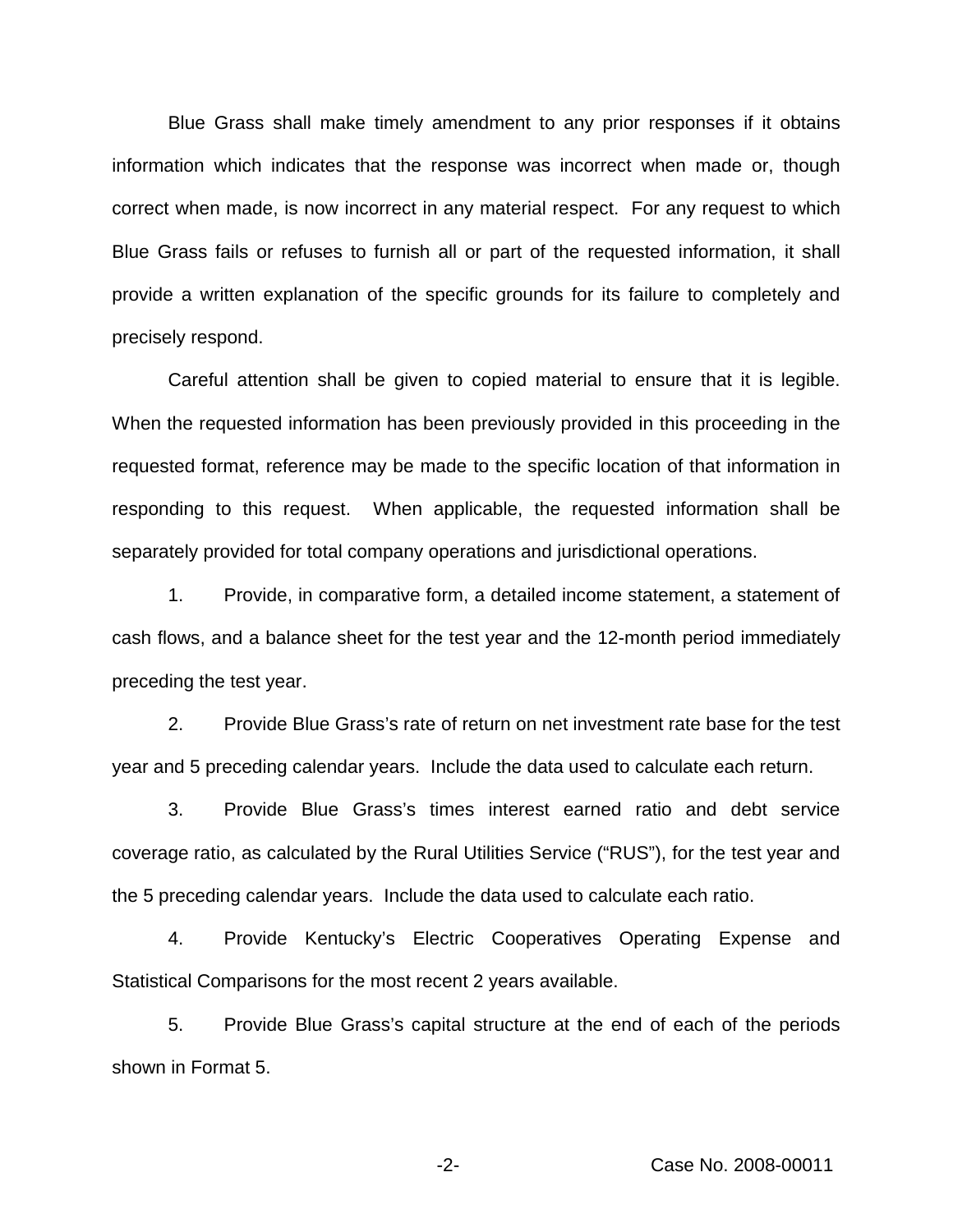6. a. List all outstanding issues of long-term debt as of the end of the latest calendar year and the end of the test period together with the related information as shown in Format 6a. A separate schedule is to be provided for each time period. Report in Column (k) of Format 6a, Schedule 2, the actual dollar amount of debt cost for the test year. Compute the actual and annualized composite debt cost rates and report them in Column (j) of Format 6a, Schedule 2.

b. Provide an analysis of end-of-period short-term debt and a calculation of the average and end-of-period cost rates as shown in Format 6b.

7. Provide a trial balance as of the last day of the test year showing account number, subaccount number, account title, subaccount title, and amount. The trial balance shall include all asset, liability, capital, income, and expense accounts used by Blue Grass. All income statement accounts should show activity for 12 months. Show the balance in each control account and all underlying subaccounts per company books.

8. Provide a schedule, as shown in Format 8, comparing the balances for each balance sheet account or subaccount included in Blue Grass's chart of accounts for each month of the test year, to the same month of the 12-month period immediately preceding the test year.

9. Provide a schedule, as shown in Format 8, comparing each income statement account or subaccount included in Blue Grass's chart of accounts for each month of the test year, to the same month of the 12-month period immediately preceding the test year. The amounts should reflect the income or expense activity of each month, rather than the cumulative balances as of the end of the particular month.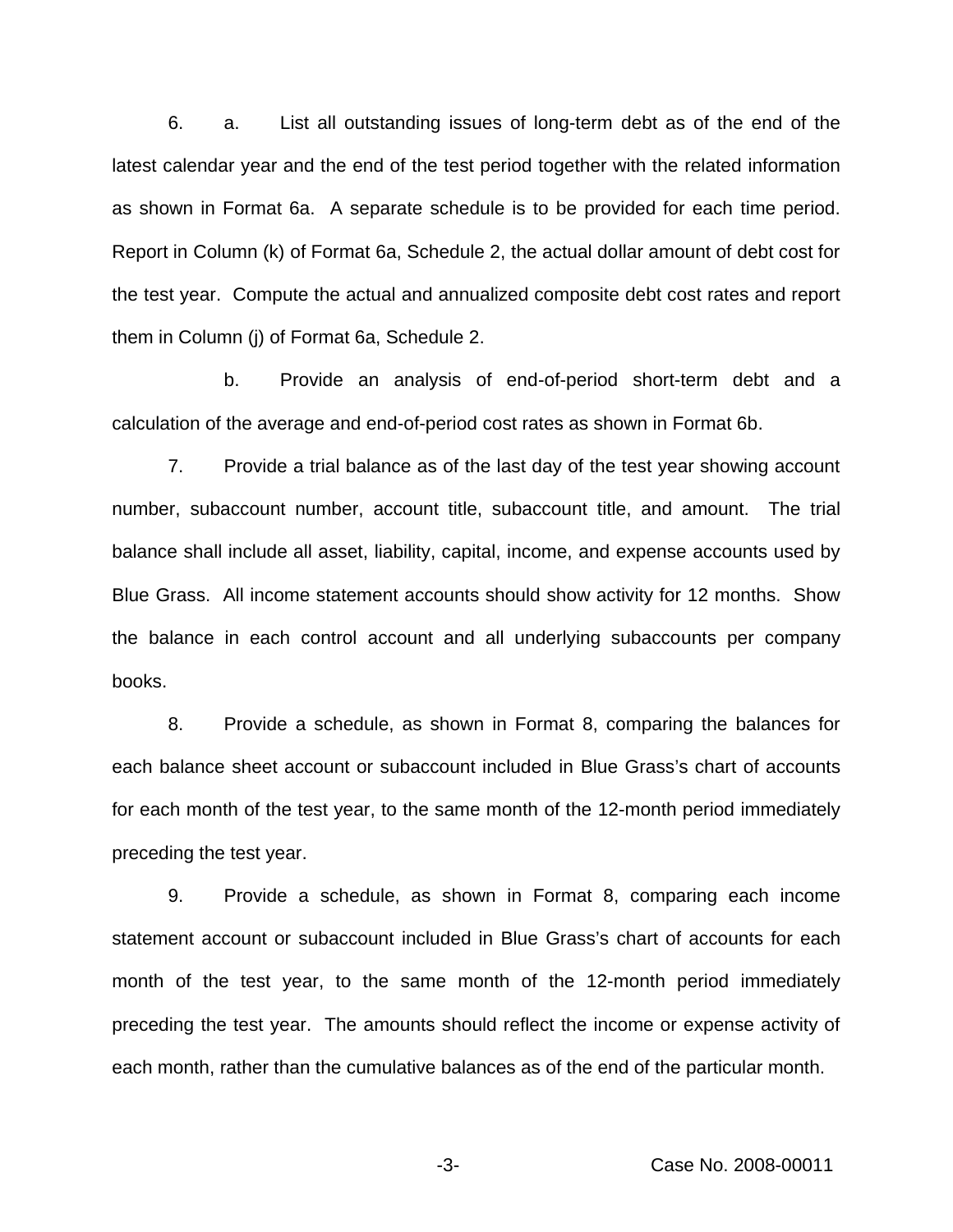10. Provide the following information for each item of electric property or plant held for future use at the end of the test year:

a. Description of property.

b. Location.

c. Date purchased.

d. Cost.

e. Estimated date to be placed in service.

f. Brief description of intended use.

g. Current status of each project.

11. List all non-utility property, related property taxes, and the accounts where amounts are recorded for the test period. Include a description of the property, the date purchased, and the cost.

12. Provide all studies, including all applicable workpapers, that are the basis of jurisdictional plant allocations and expense account allocations.

13. Provide Blue Grass's current bylaws. Indicate any changes to the bylaws since Blue Grass's most recent general rate case.

14. Provide Blue Grass's equity management plan. Indicate when the current plan was adopted and identify any changes made in the plan since the year utilized as the test year in Blue Grass's last rate case. Provide a 5-year analysis of the amount of capital credits refunded to members under the plan and indicate the amounts related to general retirements and special retirements (i.e., estates of deceased patrons).

15. Provide Blue Grass's written policies on the compensation of its attorneys, auditors, and all other professional service providers. Include a schedule of fees, per

-4- Case No. 2008-00011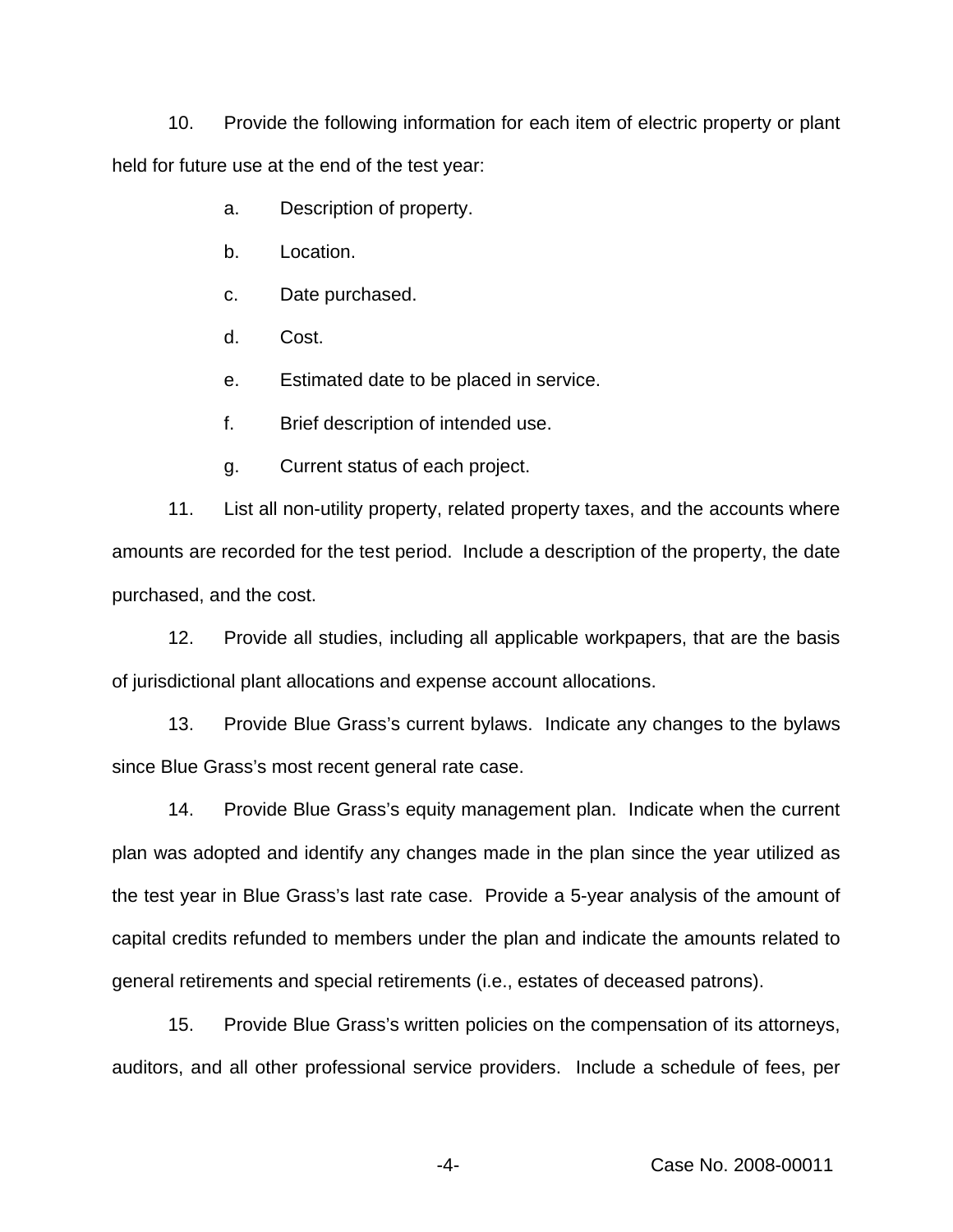diems, and other compensation in effect during the test year. Include all agreements, contracts, memoranda of understanding, and any other documentation that explains the nature and type of reimbursement paid for professional services. Indicate if any changes occurred during the test year, the effective date of these changes, and the reason for these changes.

16. Provide Blue Grass's policies specifying the compensation of directors and a schedule of standard directors' fees, per diems, and other compensation in effect during the test year. If changes occurred during the test year, indicate the effective date and the reason for the changes.

17. Provide the date, time, and a general description of the activities at the most recent annual members' meeting. Indicate the number of new board members elected. For the most recent meeting and the 5 previous annual members' meetings, provide the number of members in attendance, the number of members voting for new board members, and the total cost of the annual meeting.

18. Provide the following:

a. A schedule showing, by customer class (e.g., residential, commercial, industrial, etc.), the amount and percent of any proposed increase or decrease in revenue distributed to each class. Provide a detailed explanation of the methodology or basis used to allocate the requested increase or decrease in revenue to each of the respective customer classes.

b. A schedule showing how the increase or decrease in (a) above was further distributed to each rate charge (e.g., customer or facility charge, kWh charge,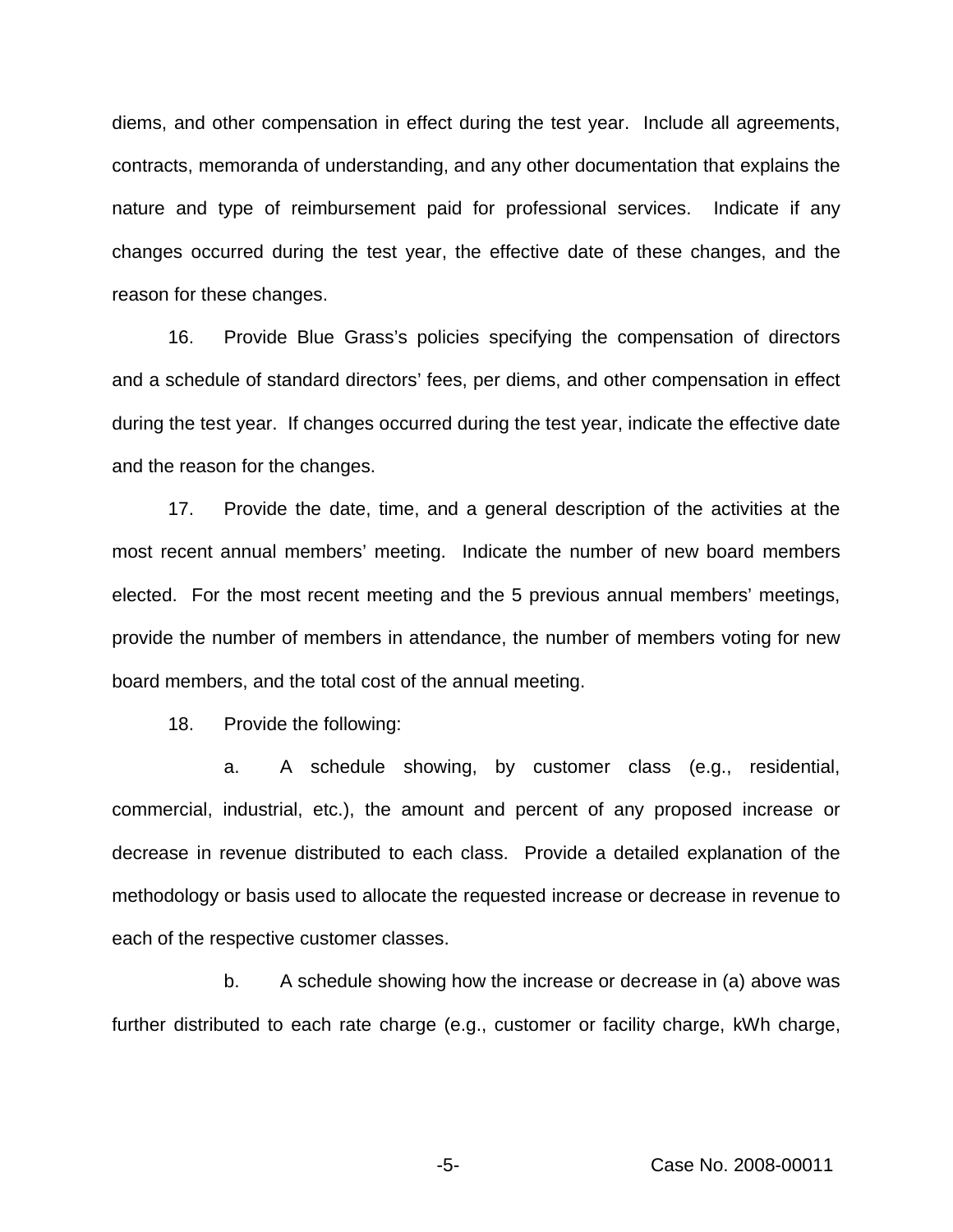etc.). Explain in detail the methodology or basis used to allocate the increase or decrease.

c. If the rate schedule contains a demand charge, describe in detail how the proposed demand charge was determined. Provide all calculations, assumptions, workpapers, methodologies, etc. used in the development of the proposed demand charge.

d. If the rate schedule contains a monthly customer charge, describe in detail how the proposed customer charge was determined. Provide all calculations, assumptions, workpapers, methodologies, etc. used in the development of the proposed customer charge.

e. A reconciliation of Fuel Adjustment Clause ("FAC") revenue and expense for the test year. The net result of this adjustment should be to remove all FAC revenue and expense from test-year revenue and expense.

f. A reconciliation of Environmental Surcharge ("ES") revenue and expense for the test year. The net result of this adjustment should be to remove all ES revenue and expense from test-year revenue and expense.

19. For each rate schedule (rate class), provide the following information for the test year:

- a. Number of customers.
- b. Kilowatt-hour sales.

c. Rate schedule's percent of Blue Grass's total kilowatt-hour sales.

- d. Monthly peak kW demands for the rate schedule.
- e. Total revenue collected.

-6- Case No. 2008-00011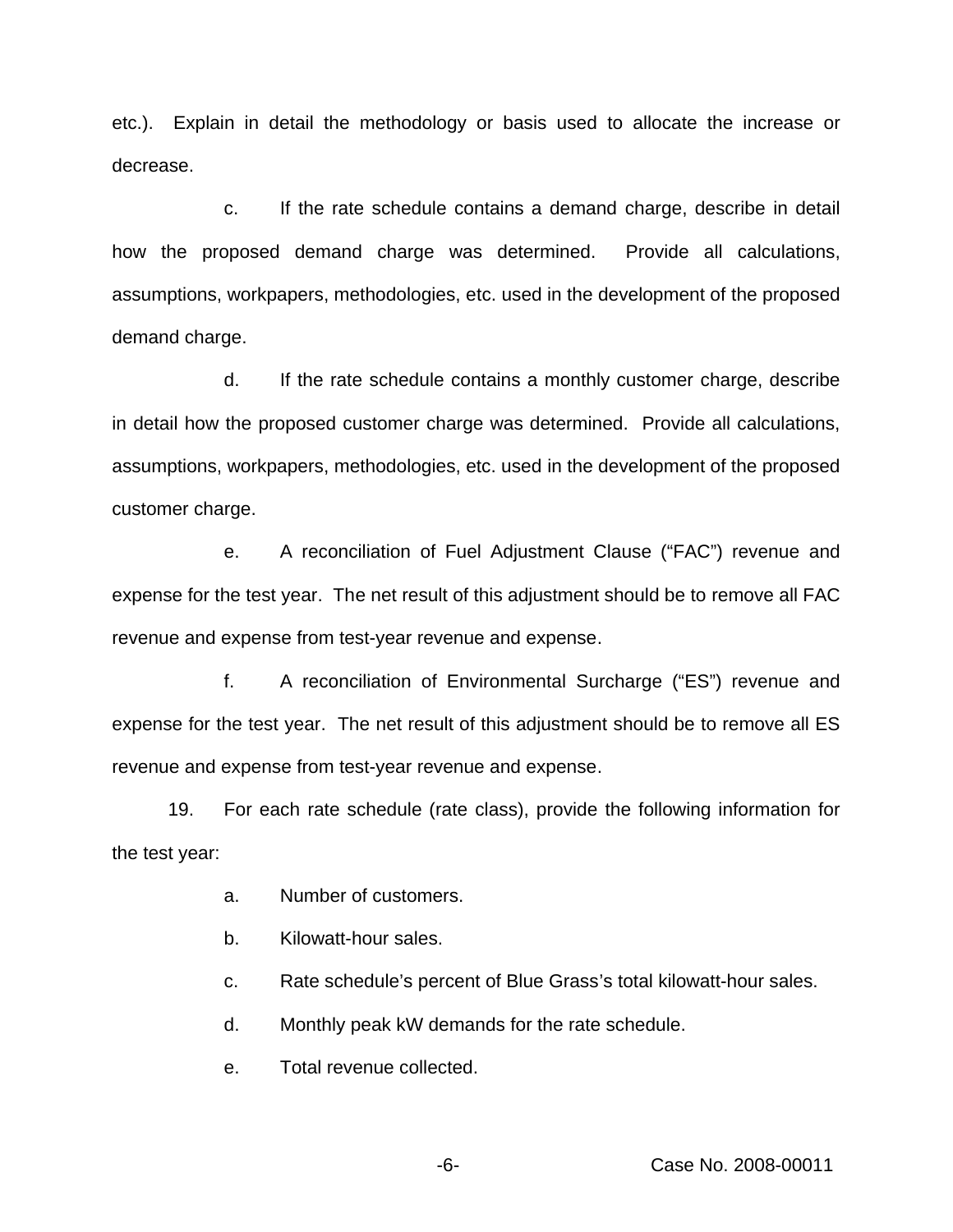f. Rate schedule's percent of Blue Grass's total revenues.

20. Provide a schedule of purchased power costs for the test year and the 12 month period immediately preceding the test year, by vendor, separated into demand and energy components. Include kW and kWh purchased. Indicate any estimates used and explain their use in detail.

21. Describe how the test-year capitalization rate was determined. If differing rates were used for specific expenses (i.e., payroll, transportation clearing accounts, depreciation, etc.), indicate the rate and how it was determined. Indicate all proposed changes to the test-year capitalization rate and how they were determined.

22. Provide the following:

a. A schedule of salaries and wages for the test year and each of the 3 calendar years preceding the test year as shown in Format 22a. For each time period, provide the amount of overtime pay.

b. A schedule showing the percentage of increase in salaries and wages for both union and non-union employees for the test year and the 5 preceding calendar years.

23. Provide the following payroll information for each employee:

a. The actual regular hours worked during the test year.

b. The actual overtime hours worked during the test year.

c. The test-year-end wage rate for each employee and the date of the last increase.

d. A calculation of the percent of increase granted during the test year.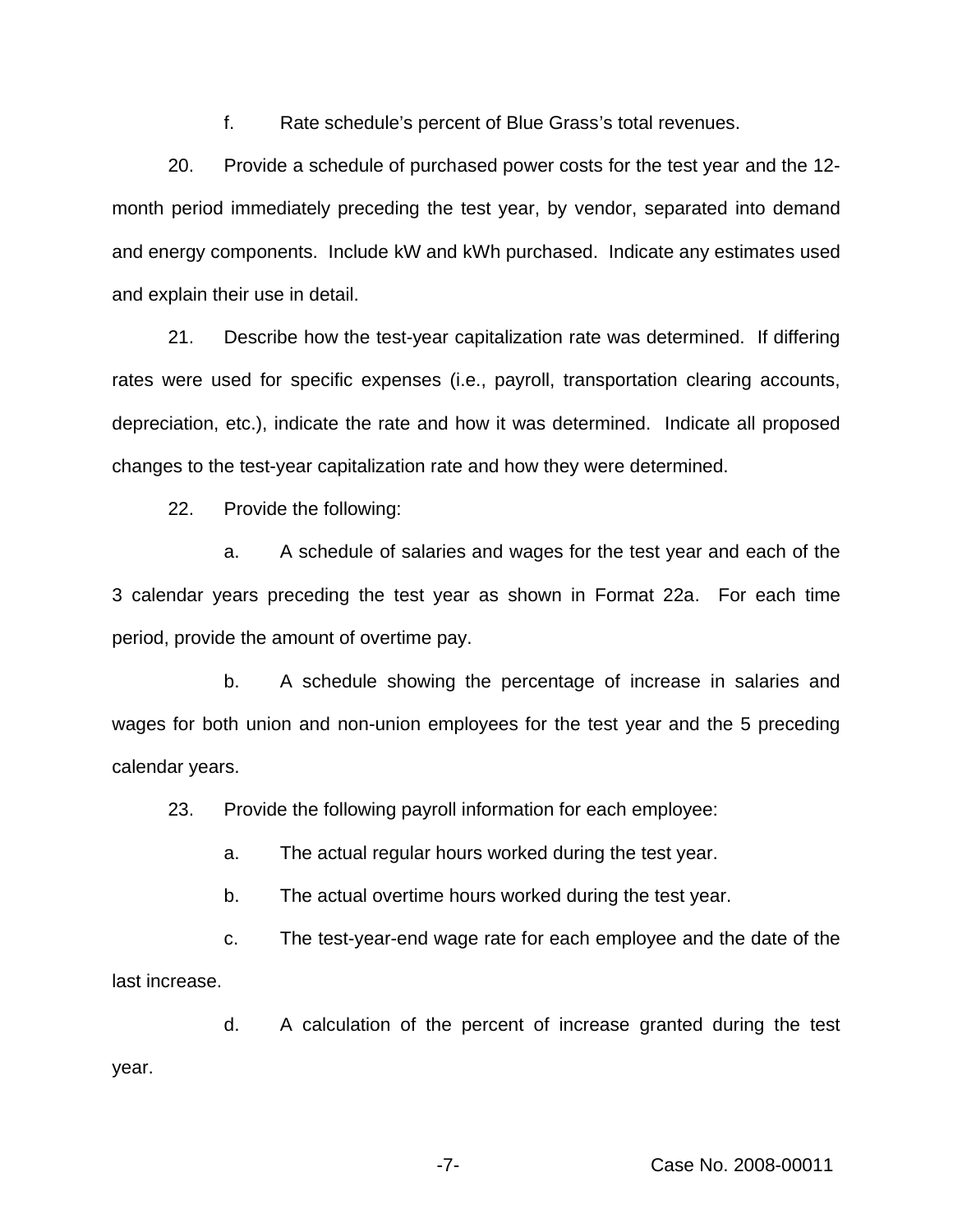The information shall identify all the employees as either salaried or hourly, and also as either full-time, part-time, or temporary. Employee numbers or other identifiers may be used instead of employee names. Include an explanation of how the overtime pay rate is determined. All employees terminated during the test year shall be identified (along with the month in which the termination occurred), as well as those employees who replaced terminated employees or were otherwise added to the payroll during the test year. If Blue Grass has more than 100 employees, the above information may be provided by employee classification.

24. Provide the following payroll tax information:

a. The base wages and salaries used to calculate the taxes, with an explanation of how the base wages and salaries were determined.

b. The tax rates in effect at test-year-end.

25. Provide the following tax data for the test year:

a. A schedule of franchise fees paid to cities, towns or municipalities during the test year, including the basis of these fees.

b. An analysis of other operating taxes imposed by Kentucky as shown in Format 25b.

26. Provide a statement of electric plant in service, per company books, for the test year. This data shall be presented as shown in Format 26.

27. Provide a schedule of all employee benefits available to Blue Grass's employees. Include the number of employees at test-year-end covered under each benefit, the test-year-end actual cost of each benefit, the amount of the cost capitalized,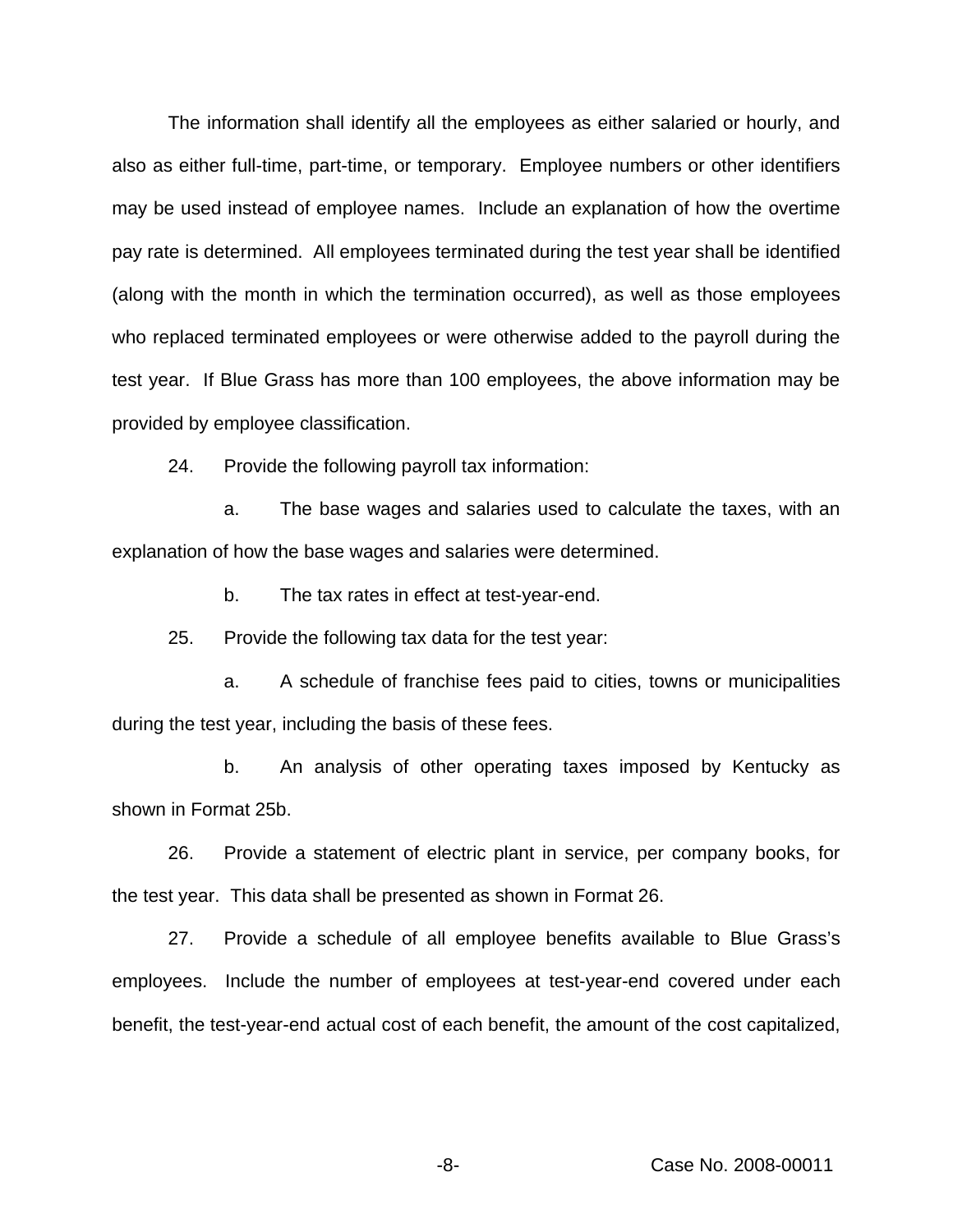the amount of the cost expensed, and the account numbers in which the capitalized or expensed costs were recorded.

28. Provide a schedule reflecting the salaries and other compensation of each executive officer for the test year and 2 preceding calendar years. Include the percentage annual increase and the effective date of each increase, the job title, duty and responsibility of each officer, the number of employees who report to each executive officer, and to whom each executive officer reports. Also, for employees elected to executive officer status during the test year, provide the salaries, for the test year, for those persons whom they replaced.

29. Provide a detailed analysis of advertising expenditures during the test year. Include a breakdown of Account No. 913, Advertising Expenses, as shown in Format 29, and show any advertising expenditures included in other expense accounts. Specify the purpose and expected benefit of each expenditure.

30. Provide an analysis of Account No. 930, Miscellaneous General Expenses, for the test year. Include a complete breakdown of this account as shown in Format 30. Include all detailed workpapers supporting this analysis. At a minimum, the workpapers shall show the date, vendor, reference (i.e., voucher no., etc.), dollar amount, and a brief description of each expenditure. Detailed analysis is not required for amounts of less than \$100 provided the items are grouped by classes as shown in Format 30.

31. Provide an analysis of Account No. 426, Other Income Deductions, for the test period. This analysis shall show a complete breakdown of this account as shown in Format 31, and further provide all detailed supporting workpapers. At a minimum, the

-9- Case No. 2008-00011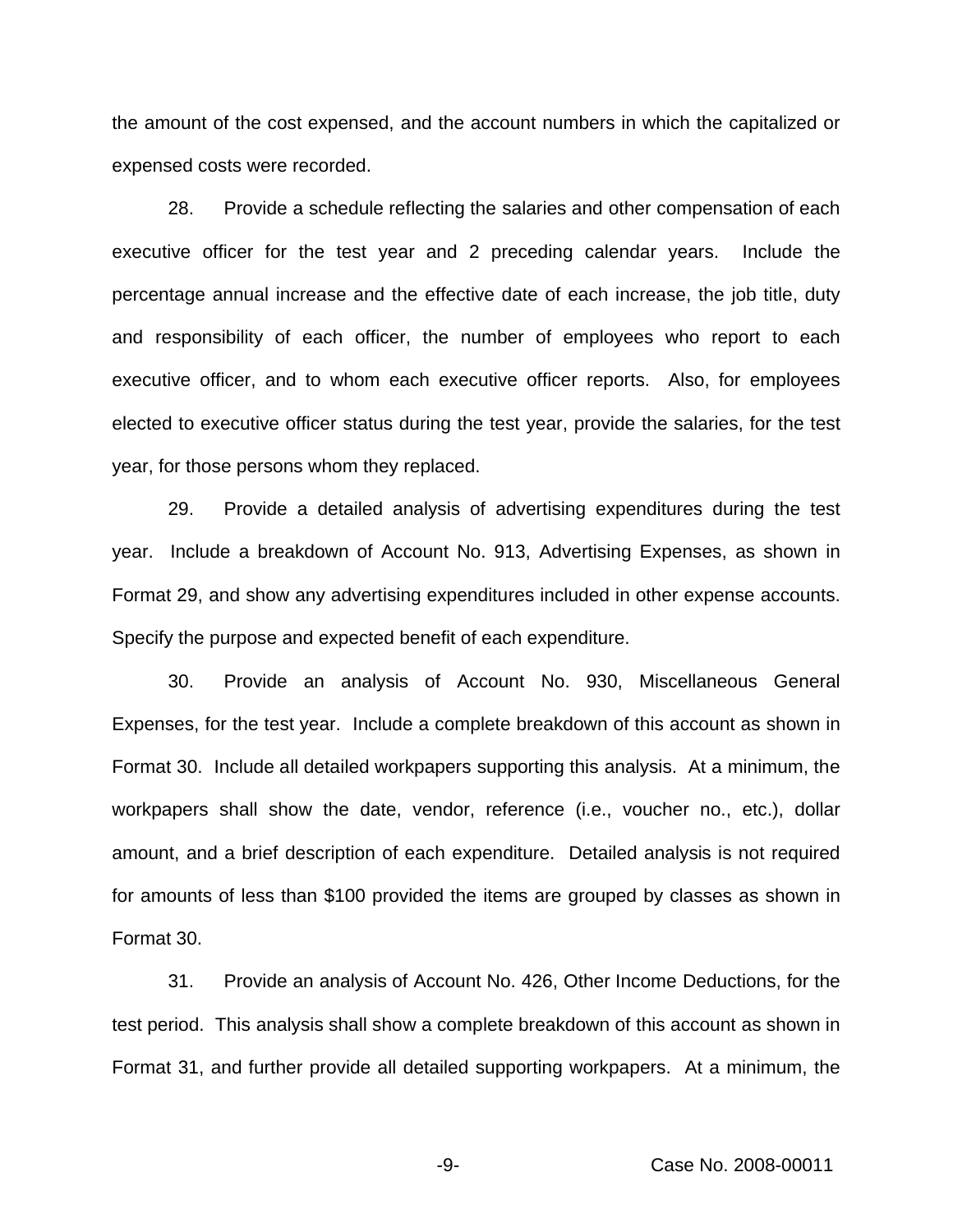workpapers should show the date, vendor, reference (i.e., voucher no., etc.), dollar amount, and brief description of each expenditure. Detailed analysis is not required for amounts of less than \$250 provided the items are grouped by classes as shown in Format 31.

32. Provide the name and personal mailing address of each member of Blue Grass's board of directors. Identify the members who represent the cooperative on the board of directors of East Kentucky Power Cooperative, Inc. ("East Kentucky"). If during the course of these proceedings any changes occur in board membership, update your response to this request.

33. Provide a detailed analysis of the total compensation paid to each member of the board of directors during the test year including all fees, fringe benefits, and expenses, with a description of the type of meetings, seminars, etc. attended by each member. Identify any compensation paid to Blue Grass's board members for serving on East Kentucky's board of directors. Do any of the listed expenses in this analysis include the costs for a director's spouse? If yes, list expenses for the directors' spouses separately.

34. Provide a detailed analysis of expenses incurred during the test year for professional services, as shown in Format 34. Include detailed workpapers supporting this analysis which show the payee, dollar amount, reference (i.e., voucher no., etc.), account charged, hourly rates and time charged to the utility according to each invoice, and a brief description of the service provided. Identify all rate case work by case number.

-10- Case No. 2008-00011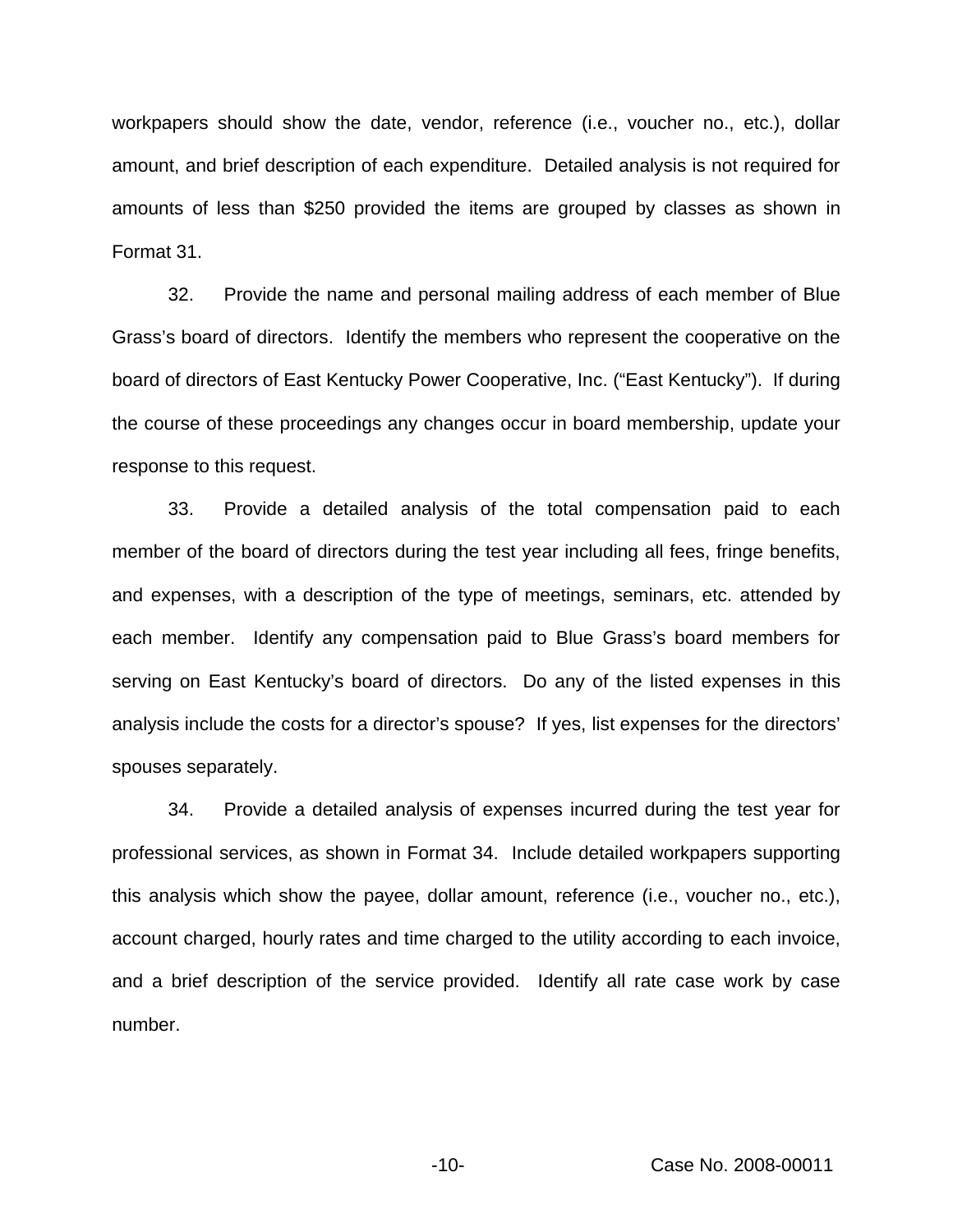35. Provide the following information concerning the costs for the preparation of this case:

a. A detailed schedule of costs incurred to date. Include the date of the transaction, check number or other document reference, the vendor, amount, a description of the services performed, and the account number in which the expenditure was recorded. Indicate any costs incurred for this case during the test year. Include copies of invoices received from the vendors.

b. An itemized estimate of the total cost to be incurred, detailed explanation of how the estimate was determined, and all supporting workpapers and calculations.

c. Monthly updates of the actual costs incurred during the course of this proceeding, in the manner prescribed above.

36. Provide the estimated dates for draw downs of unadvanced loan funds at test-year-end and the proposed uses of these funds.

37. Provide a list of depreciation expenses using Format 37.

38. Are the depreciation rates reflected in this filing identical to those most recently approved by the Commission?

a. If yes, identify the case in which they were approved.

b. If no, provide the depreciation study that supports the rates reflected in this filing.

39. Provide information for plotting the depreciation guideline curves in accordance with RUS Bulletin 183-1, as shown in Format 39.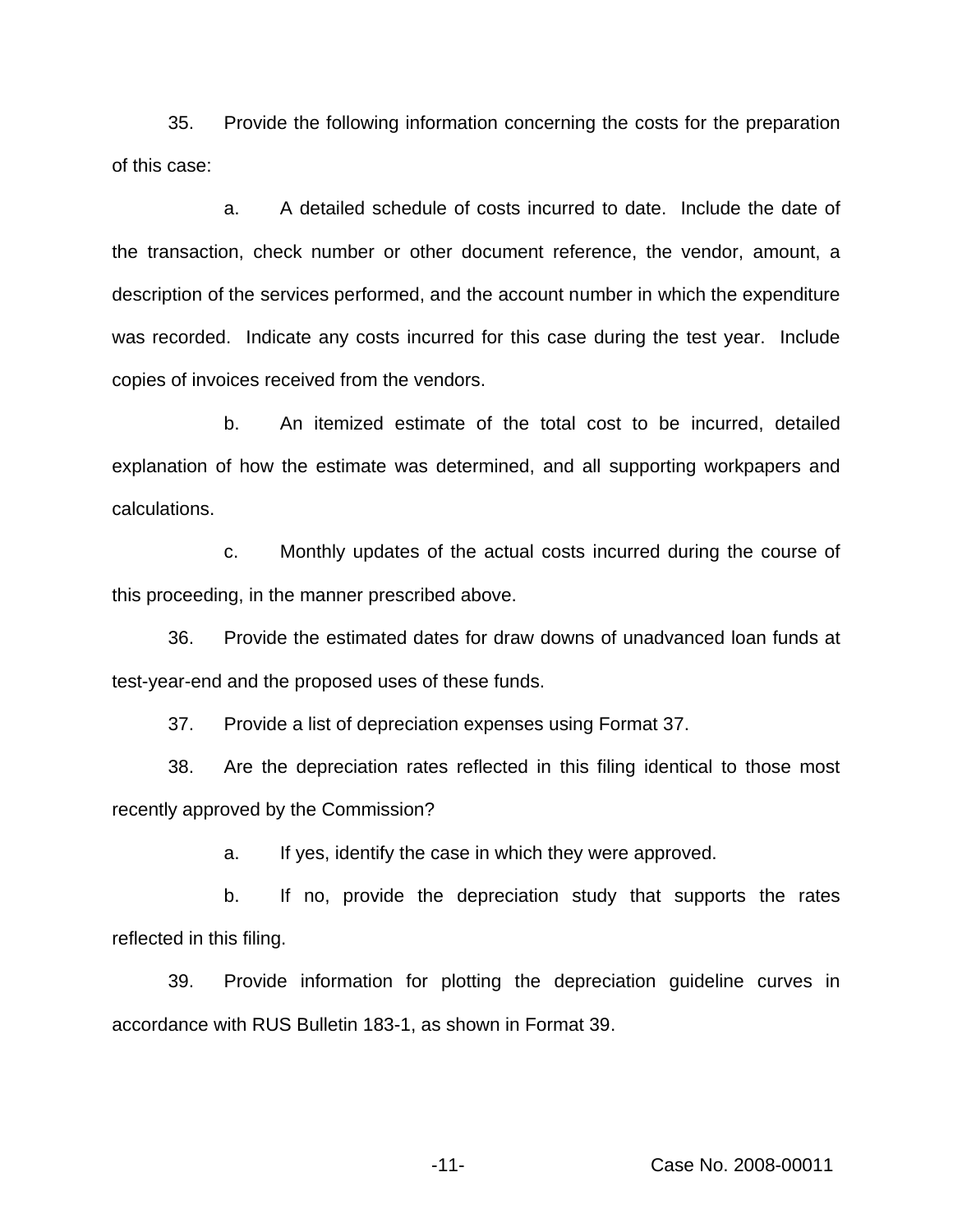40. For each charitable and political contribution (in cash or services), provide the amount, recipient, and specific account charged.

41. Describe Blue Grass's lobbying activities and provide a schedule showing the name and salary of each lobbyist; all company-paid or reimbursed expenses or allowances; and the account charged for all personnel for whom a principal function is lobbying, on the local, state, or national level; and indicate whether the lobbyist is an employee or an independent contractor. If any amounts are allocated, show a calculation of the factor used to allocate each amount.

42. Provide complete details of the financial reporting and rate-making treatment of Blue Grass's pension costs.

43. Provide complete details of Blue Grass's financial reporting and ratemaking treatment of Statement of Financial Accounting Standard ("SFAS") No. 106, including:

a. The date Blue Grass adopted or plans to adopt SFAS No. 106.

b. All accounting entries made or to be made at the date of adoption.

c. All actuarial studies and other documents used to determine the level of SFAS No. 106 cost recorded or to be recorded by Blue Grass.

44. Provide complete details of Blue Grass's financial reporting and ratemaking treatment of SFAS No. 112, including:

a. The date that Blue Grass adopted SFAS No. 112.

b. All accounting entries made at the date of adoption.

c. All actuarial studies and other documents used to determine the level of SFAS No. 112 cost recorded by Blue Grass.

-12- Case No. 2008-00011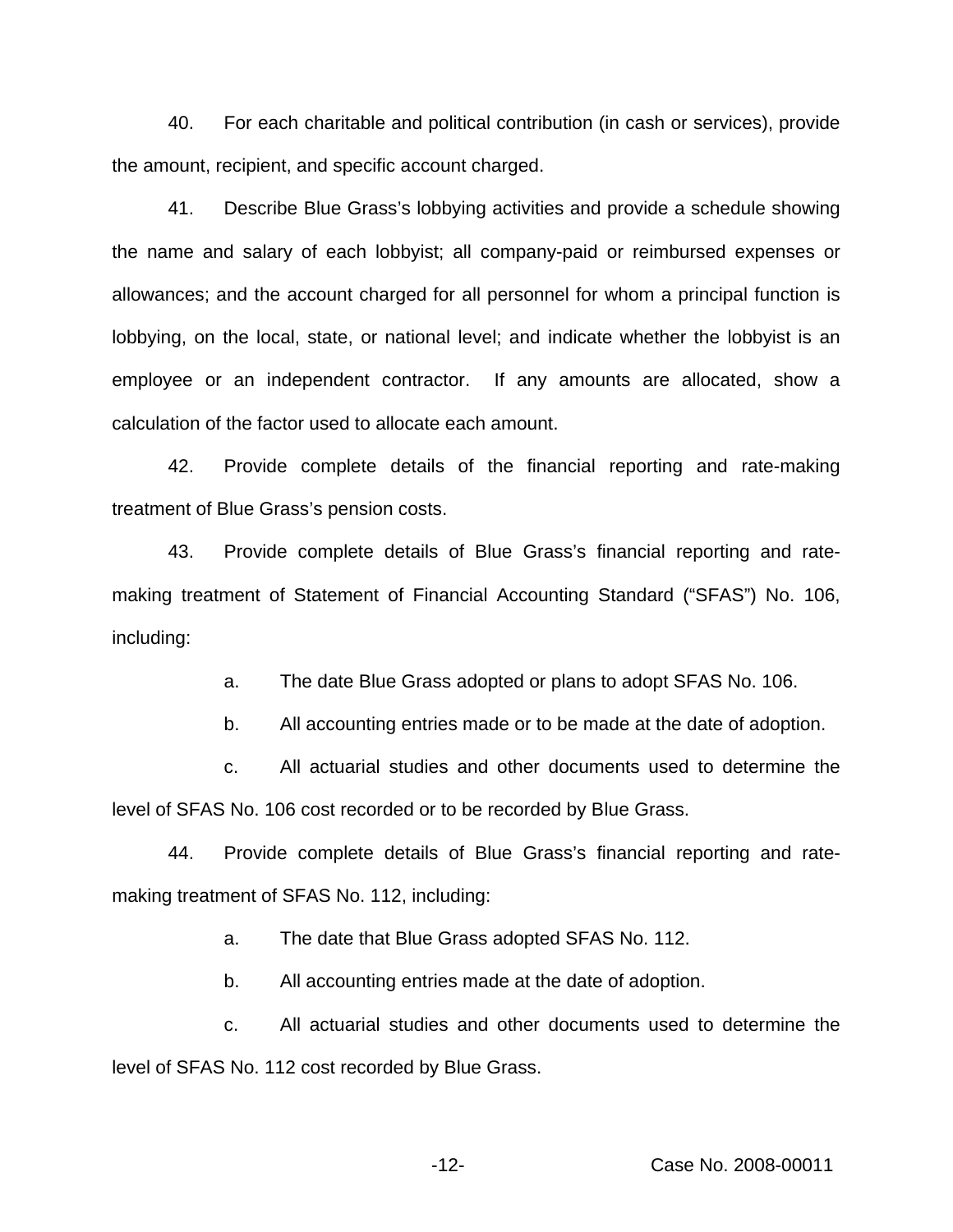45. Provide any information, as soon as it is known, describing any events occurring after the test year that would have a material effect on net operating income, rate base, and cost of capital that is not incorporated in the filed testimony and exhibits.

46. Provide all current labor contracts and the most recent contracts in effect prior to the current contracts.

47. Provide separate schedules, for the test year and the 12-month period immediately preceding the test year, that show the following information regarding Blue Grass's investments in subsidiaries and joint ventures:

a. Name of subsidiary or joint venture.

b. Date of initial investment.

c. Amount and type of investment.

d. Balance sheet and income statement. Where only internal statements are prepared, furnish copies of these.

e. Name of officers of each of the subsidiaries or joint ventures, officer's annual compensation, and portion of compensation charged to the subsidiary or joint venture. Indicate the position that each officer holds with Blue Grass and the compensation received from Blue Grass.

48. Provide separate schedules showing all dividends or income of any type received by Blue Grass from its subsidiaries or joint ventures for the test year and the 3 years preceding the test year. Indicate how this income is reflected in the reports filed with the Commission and any reports to Blue Grass's member customers.

-13- Case No. 2008-00011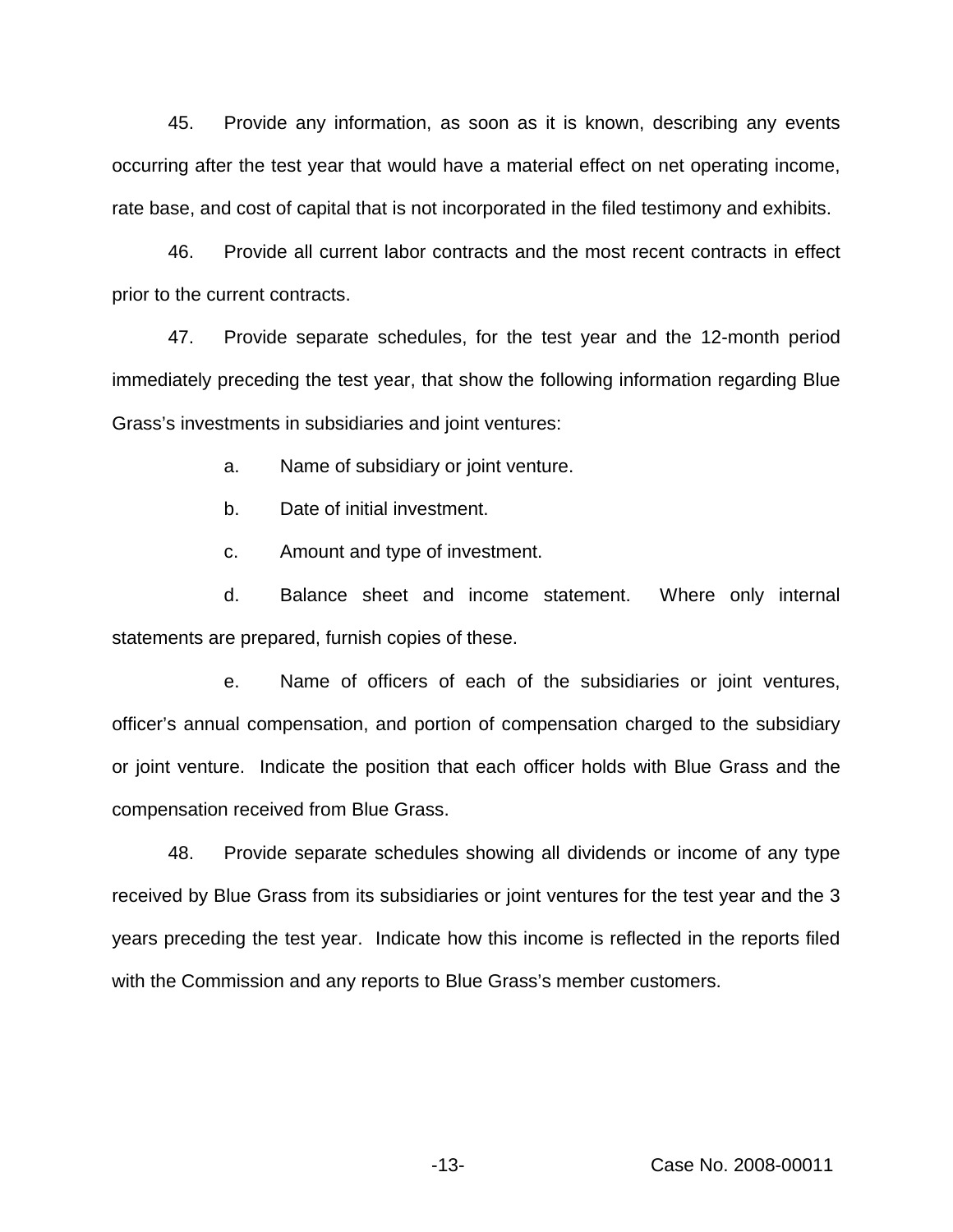49. Concerning non-regulated activities:

a. Is Blue Grass engaged in any non-regulated activities? If yes, provide a detailed description of each non-regulated activity.

b. Is Blue Grass engaged in any non-regulated activities through an affiliate? If yes, provide the name of each affiliate and the non-regulated activity in which it is engaged.

c. Identify each service agreement with each affiliate and indicate whether the service agreement is on file with the Commission. Provide a copy of each service agreement not already on file with the Commission.

d. Has Blue Grass loaned any money or property to any affiliate? If yes, describe in detail what was loaned, the terms of the loan, and the name of the affiliate.

Beth O'Donne **Eutive Director** Public Service Commission Post Office Box 615 Frankfort, Kentucky 40602-0615

DATED: March 3, 2008

cc: All Parties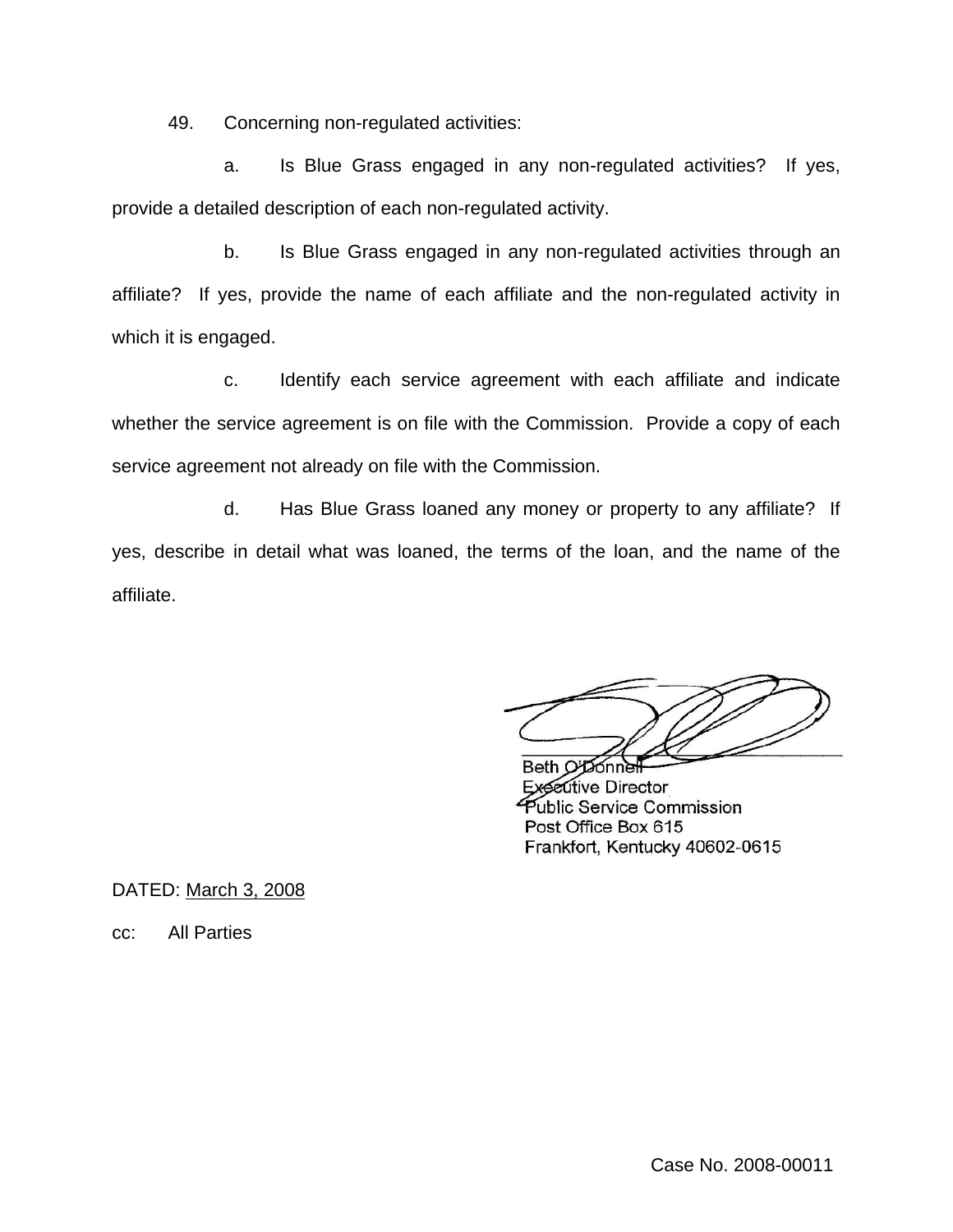#### Case No. 2008-00011

#### Comparative Capital Structures For the Periods as Shown "000 Omitted"

|             |                              | 10th Year |       | 9th Year |       | 8th Year |       | 7th year |       | 61   |
|-------------|------------------------------|-----------|-------|----------|-------|----------|-------|----------|-------|------|
| Line<br>No. | Type of Capital              | Amount    | Ratio | Amount   | Ratio | Amount   | Ratio | Amount   | Ratio | Amou |
| 1.          | Long-Term Debt               |           |       |          |       |          |       |          |       |      |
| 2.          | Short-Term Debt              |           |       |          |       |          |       |          |       |      |
| 3.          | Preferred & Preference Stock |           |       |          |       |          |       |          |       |      |
| 4.          | Common Equity                |           |       |          |       |          |       |          |       |      |
| 5.          | Other (Itemize by type)      |           |       |          |       |          |       |          |       |      |
| 6.          | <b>Total Capitalization</b>  |           |       |          |       |          |       |          |       |      |

|             |                                        | 4th Year |       | 3rd Year |       | 2nd Year |       | 1st Year |       | <b>Test Year</b> |       | Last  |
|-------------|----------------------------------------|----------|-------|----------|-------|----------|-------|----------|-------|------------------|-------|-------|
| Line<br>No. | Type of Capital                        | Amount   | Ratio | Amount   | Ratio | Amount   | Ratio | Amount   | Ratio | Amount           | Ratio | Amoul |
|             |                                        |          |       |          |       |          |       |          |       |                  |       |       |
| 1.          | Long-Term Debt                         |          |       |          |       |          |       |          |       |                  |       |       |
| 2.          | Short-Term Debt                        |          |       |          |       |          |       |          |       |                  |       |       |
| 3.          | Preferred &<br><b>Preference Stock</b> |          |       |          |       |          |       |          |       |                  |       |       |
|             |                                        |          |       |          |       |          |       |          |       |                  |       |       |
| 4.          | Common Equity                          |          |       |          |       |          |       |          |       |                  |       |       |
|             | Other (Itemize by                      |          |       |          |       |          |       |          |       |                  |       |       |
| 5.          | type)                                  |          |       |          |       |          |       |          |       |                  |       |       |
| 6.          | <b>Total Capitalization</b>            |          |       |          |       |          |       |          |       |                  |       |       |

Instructions: 1. Provide a calculation of the average test year data as shown in Format 5, Schedule 2.

2. If the applicant is a member of an affiliated group, the above data is to be provided for the parent company and the system consolidated.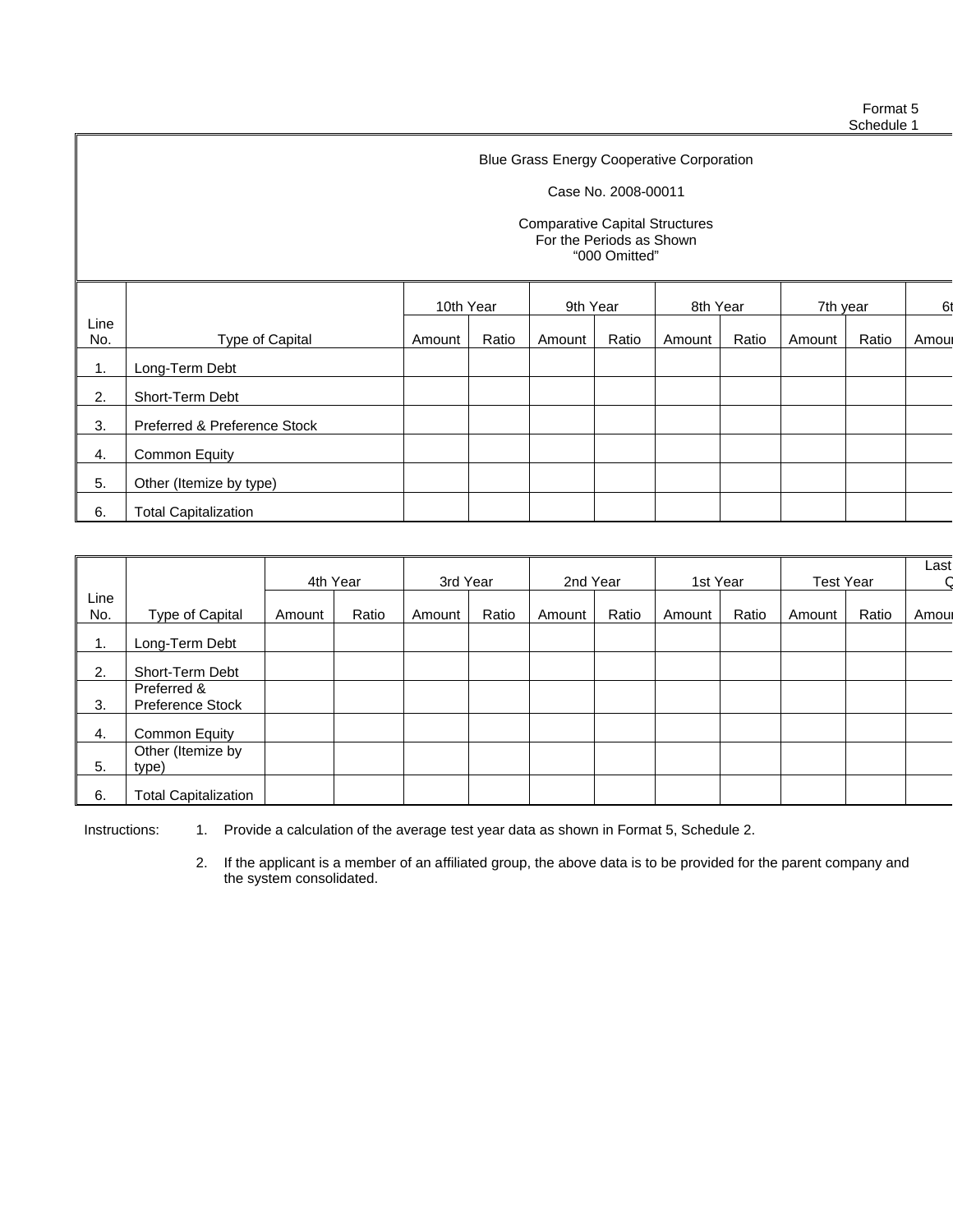## Case No. 2008-00011

Calculation of Average Test Period Capital Structure 12 Months Ended \_

"000 Omitted"

| Line<br>No. | Item<br>(a)                                                                                                                                  | Total<br>Capital<br>(b) | Long-Term<br>Debt<br>(c) | Short-Term<br>Debt<br>(d) | Preferred<br><b>Stock</b><br>(e) | Common<br><b>Stock</b><br>(f) |  |  |  |  |
|-------------|----------------------------------------------------------------------------------------------------------------------------------------------|-------------------------|--------------------------|---------------------------|----------------------------------|-------------------------------|--|--|--|--|
| 1.          | Balance Beginning of Test Year                                                                                                               |                         |                          |                           |                                  |                               |  |  |  |  |
| 2.          | 1st Month                                                                                                                                    |                         |                          |                           |                                  |                               |  |  |  |  |
| 3.          | 2nd Month                                                                                                                                    |                         |                          |                           |                                  |                               |  |  |  |  |
| 4.          | 3rd Month                                                                                                                                    |                         |                          |                           |                                  |                               |  |  |  |  |
| 5.          | 4th Month                                                                                                                                    |                         |                          |                           |                                  |                               |  |  |  |  |
| 6.          | 5th Month                                                                                                                                    |                         |                          |                           |                                  |                               |  |  |  |  |
| 7.          | 6th Month                                                                                                                                    |                         |                          |                           |                                  |                               |  |  |  |  |
| 8.          | 7th Month                                                                                                                                    |                         |                          |                           |                                  |                               |  |  |  |  |
| 9.          | 8th Month                                                                                                                                    |                         |                          |                           |                                  |                               |  |  |  |  |
| 10.         | 9th Month                                                                                                                                    |                         |                          |                           |                                  |                               |  |  |  |  |
| 11.         | 10th Month                                                                                                                                   |                         |                          |                           |                                  |                               |  |  |  |  |
| 12.         | 11th Month                                                                                                                                   |                         |                          |                           |                                  |                               |  |  |  |  |
| 13.         | 12th Month                                                                                                                                   |                         |                          |                           |                                  |                               |  |  |  |  |
| 14.         | Total (Line 1 through Line 13)                                                                                                               |                         |                          |                           |                                  |                               |  |  |  |  |
| 15.         | Average balance (Line 14/13)                                                                                                                 |                         |                          |                           |                                  |                               |  |  |  |  |
| 16.         | Average capitalization ratios                                                                                                                |                         |                          |                           |                                  |                               |  |  |  |  |
| 17.         | End-of period capitalization ratios                                                                                                          |                         |                          |                           |                                  |                               |  |  |  |  |
|             | Instructions:<br>1. If applicable, provide an additional schedule in the above format excluding common equity in subsidiaries from the total |                         |                          |                           |                                  |                               |  |  |  |  |

company capital structure. Show the amount of common equity excluded.

2. Include premium class of stock.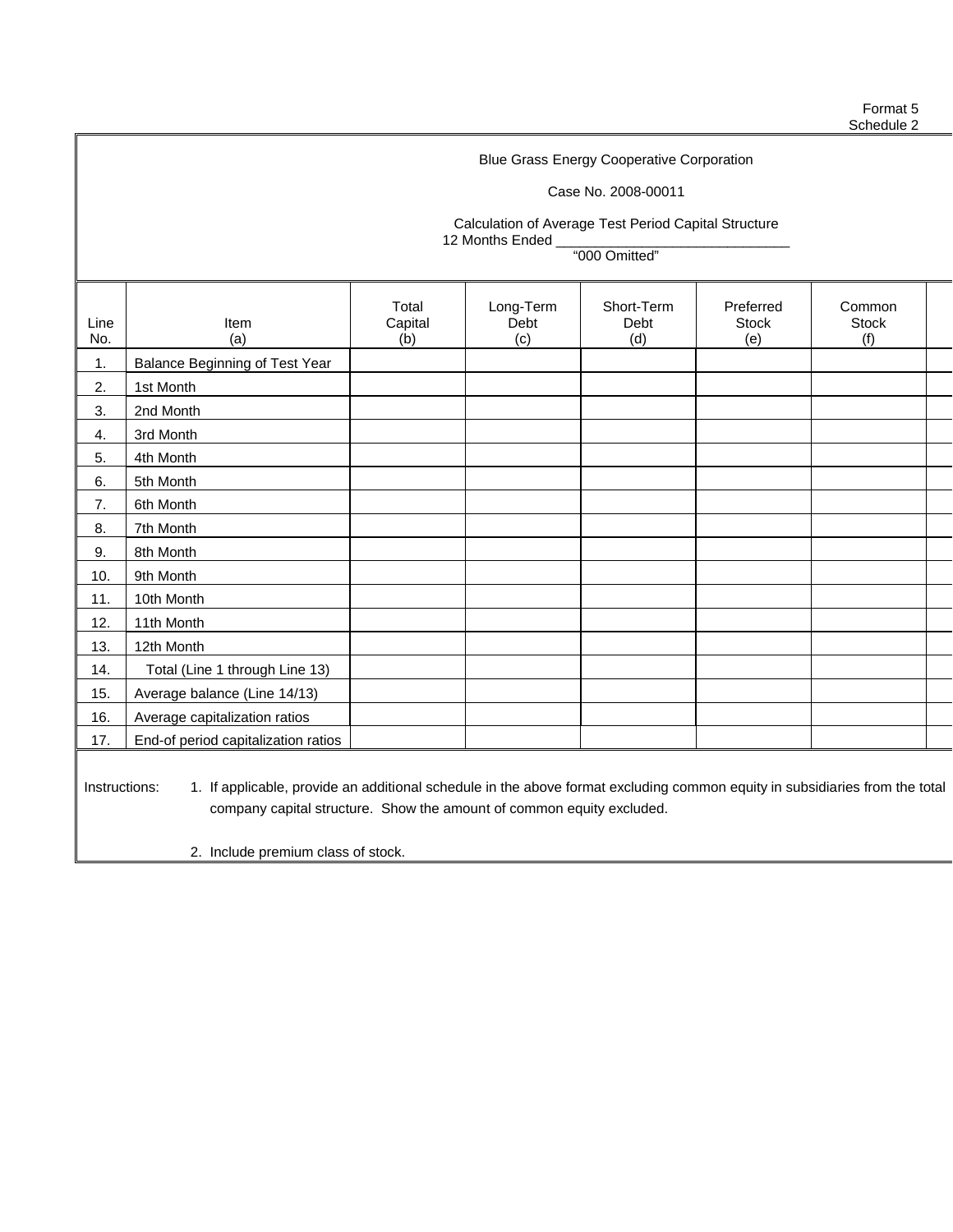#### Case No. 2008-00011

#### Schedule of Outstanding Long-Term Debt For the Year Ended December 31, \_\_\_\_\_\_

|  | Line<br>No. | Type of<br>Debt Issued<br>(a) | Date of<br>Issue<br>(b) | Date of<br>Maturity<br>(c) | Amount<br>Outstanding<br>(d) | Coupon<br>Interest<br>Rate <sup>(1)</sup><br>(e) | Cost Rate<br>at Issue <sup>(2)</sup><br>(f) | Cost Rate to<br>Maturity <sup>(3)</sup><br>(g) | <b>Bond Rating</b><br>at Time<br>of Issue <sup>(4)</sup><br>(h) |  |
|--|-------------|-------------------------------|-------------------------|----------------------------|------------------------------|--------------------------------------------------|---------------------------------------------|------------------------------------------------|-----------------------------------------------------------------|--|
|--|-------------|-------------------------------|-------------------------|----------------------------|------------------------------|--------------------------------------------------|---------------------------------------------|------------------------------------------------|-----------------------------------------------------------------|--|

Total Long-Term Debt and Annualized Cost

\_\_\_\_\_\_\_\_\_\_\_\_\_\_\_\_\_\_\_\_\_\_\_\_\_

Annualized Cost Rate [Total Col. (j) / Total Col. (d)]

<sup>1</sup> Nominal Rate

<sup>2</sup> Nominal Rate Plus Discount or Premium Amortization

<sup>3</sup> Nominal Rate Plus Discount or Premium Amortization and Issuance Cost

<sup>4</sup> Standard and Poor's, Moody, etc.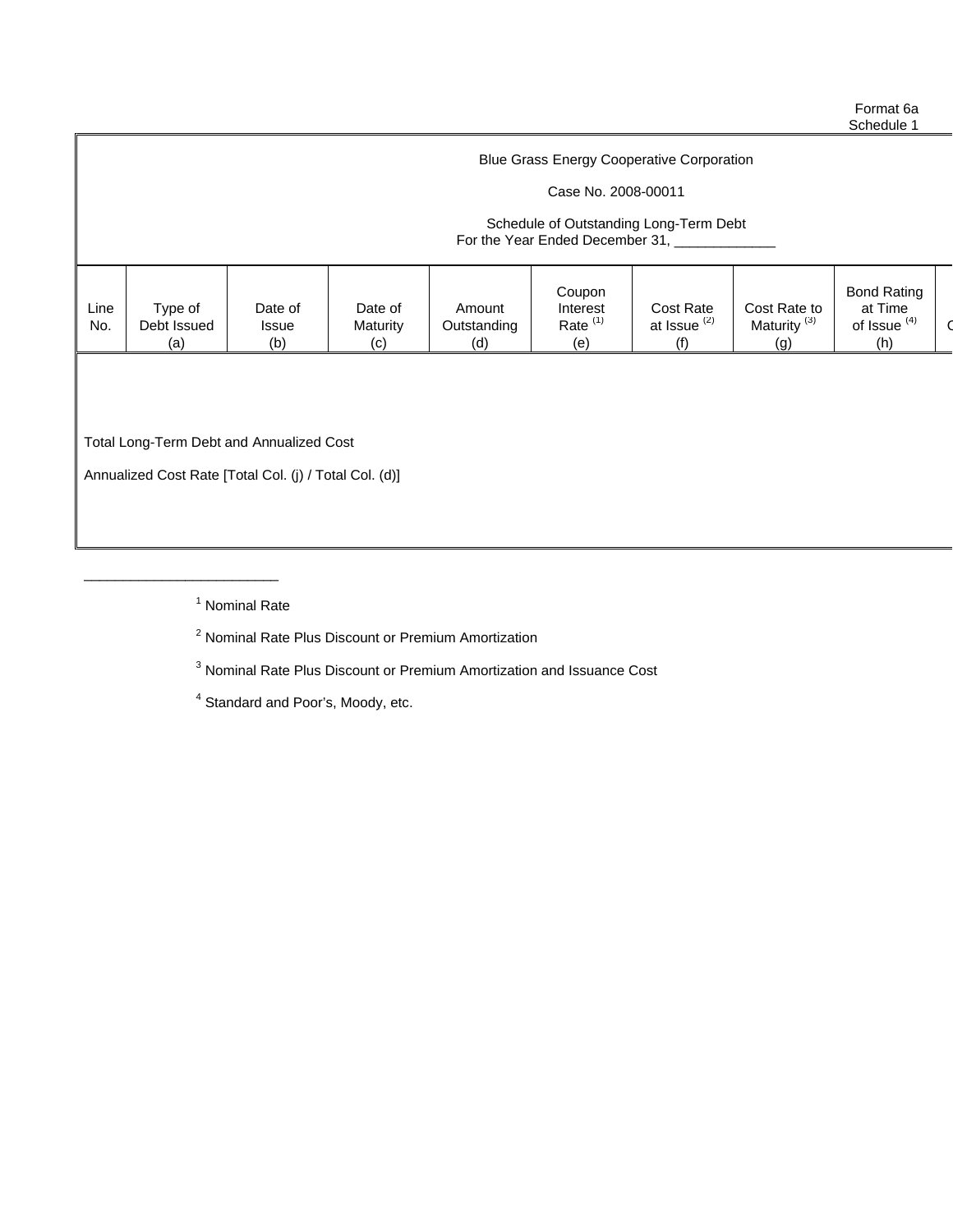## Case No. 2008-00011

## Schedule of Outstanding Long-Term Debt

## For the Test Year Ended \_\_\_\_\_\_\_

| Type<br><b>Bond</b><br>Of<br>Rating<br>Coupon<br>Cost Rate to<br>Line<br>Debt<br>at Time<br>Cost Rate<br>Type of<br>Date of<br>Interest<br>Date of<br>Amount<br>at Issue <sup>(2)</sup><br>Maturity <sup>(3)</sup><br>of Issue <sup>(4)</sup><br>Rate <sup>(1)</sup><br>⌒<br>Obligation<br>Maturity<br>No.<br>Outstanding<br>Issued<br><b>Issue</b><br>(b)<br>(h)<br>(d)<br>(a)<br>(e)<br>(c)<br>(g) |
|------------------------------------------------------------------------------------------------------------------------------------------------------------------------------------------------------------------------------------------------------------------------------------------------------------------------------------------------------------------------------------------------------|

Total Long-Term Debt and Annualized Cost

\_\_\_\_\_\_\_\_\_\_\_\_\_\_\_\_\_\_\_\_\_\_\_\_\_

Annualized Cost Rate [Total Col. (j) / Total Col. (d)]

Actual Test Year Cost Rate [Total Col. (k) / Total Reported in Col. (d)]

<sup>1</sup> Nominal Rate

<sup>2</sup> Nominal Rate Plus Discount or Premium Amortization

<sup>3</sup> Nominal Rate Plus Discount or Premium Amortization and Issuance Cost

<sup>4</sup> Standard and Poor's, Moody, etc.

<sup>5</sup> Sum of Accrued Interest Amortization of Discount or Premium and Issuance Cost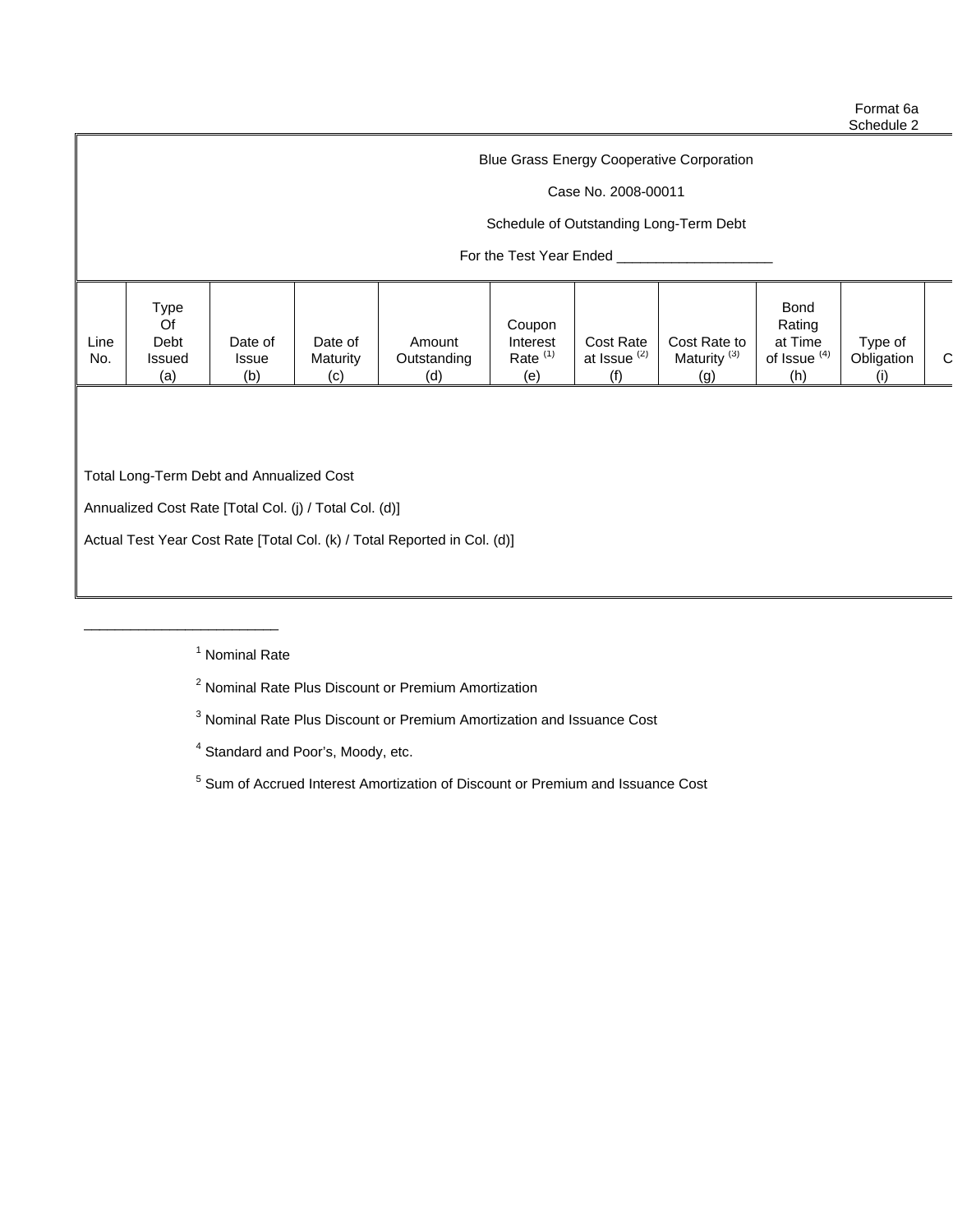#### Case No. 2008-00011

#### Schedule of Short-Term Debt

## For the Test Year Ended \_\_\_

Total Short-Term

Annualized Cost Rate [Total Col. (g) / Total Col. (d)]

- Actual Interest Paid or Accrued on Short-Term Debt during the Test Year [Report in Col. (g) of this Schedule]
- Average Short-Term Debt Format 7, Schedule 2 Line 15 Col. (d) [Report in Col. (g) of this Schedule]
- Test-Year Interest Cost Rate [Actual Interest / Average Short-Term Debt] [Report in Col. (f) of this Schedule]

Instructions: 1. In all instances where the Effective Interest Cost Rate is different from the Nominal Interest Rate, provide a calculation of the

effective Interest Cost Rate in sufficient detail to show the items of costs that cause the difference.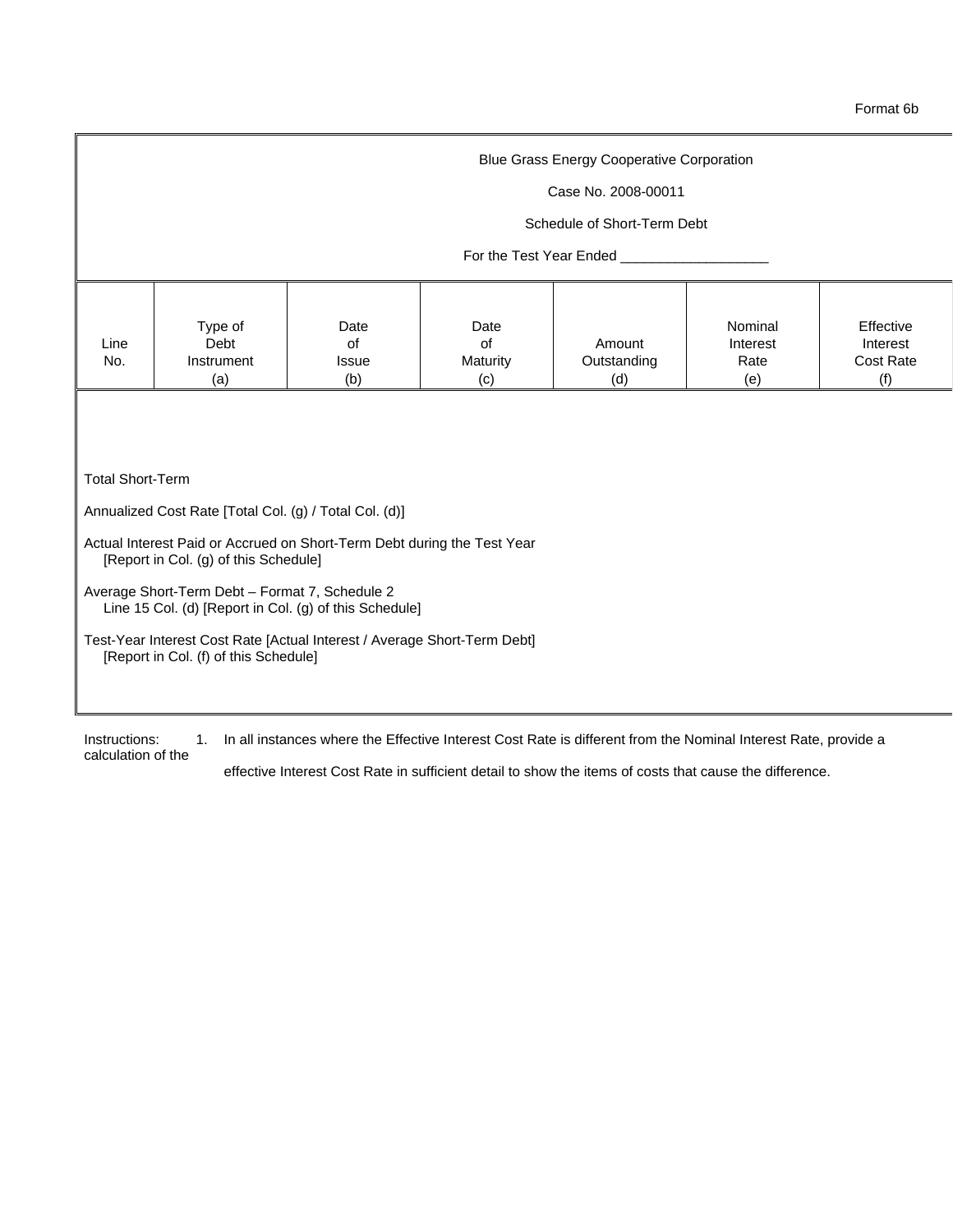## Case No. 2008-00011

#### Comparison of Total Company Test Year Account Balances With Those of the Preceding Year

## "000 Omitted"

| Account Title and<br><b>Account Number</b> | 4 <sup>st</sup><br>Month | 2nd<br>Month | 3rd<br>Month | 4 <sup>th</sup><br>Month | 5th<br>Month | 6 <sup>th</sup><br>Month | 7th<br>Month | 8th<br>Month | 9th<br>Month | 10th<br>Month |
|--------------------------------------------|--------------------------|--------------|--------------|--------------------------|--------------|--------------------------|--------------|--------------|--------------|---------------|
| <b>Test Year</b>                           |                          |              |              |                          |              |                          |              |              |              |               |
| <b>Prior Year</b>                          |                          |              |              |                          |              |                          |              |              |              |               |
| Increase                                   |                          |              |              |                          |              |                          |              |              |              |               |
| (Decrease)                                 |                          |              |              |                          |              |                          |              |              |              |               |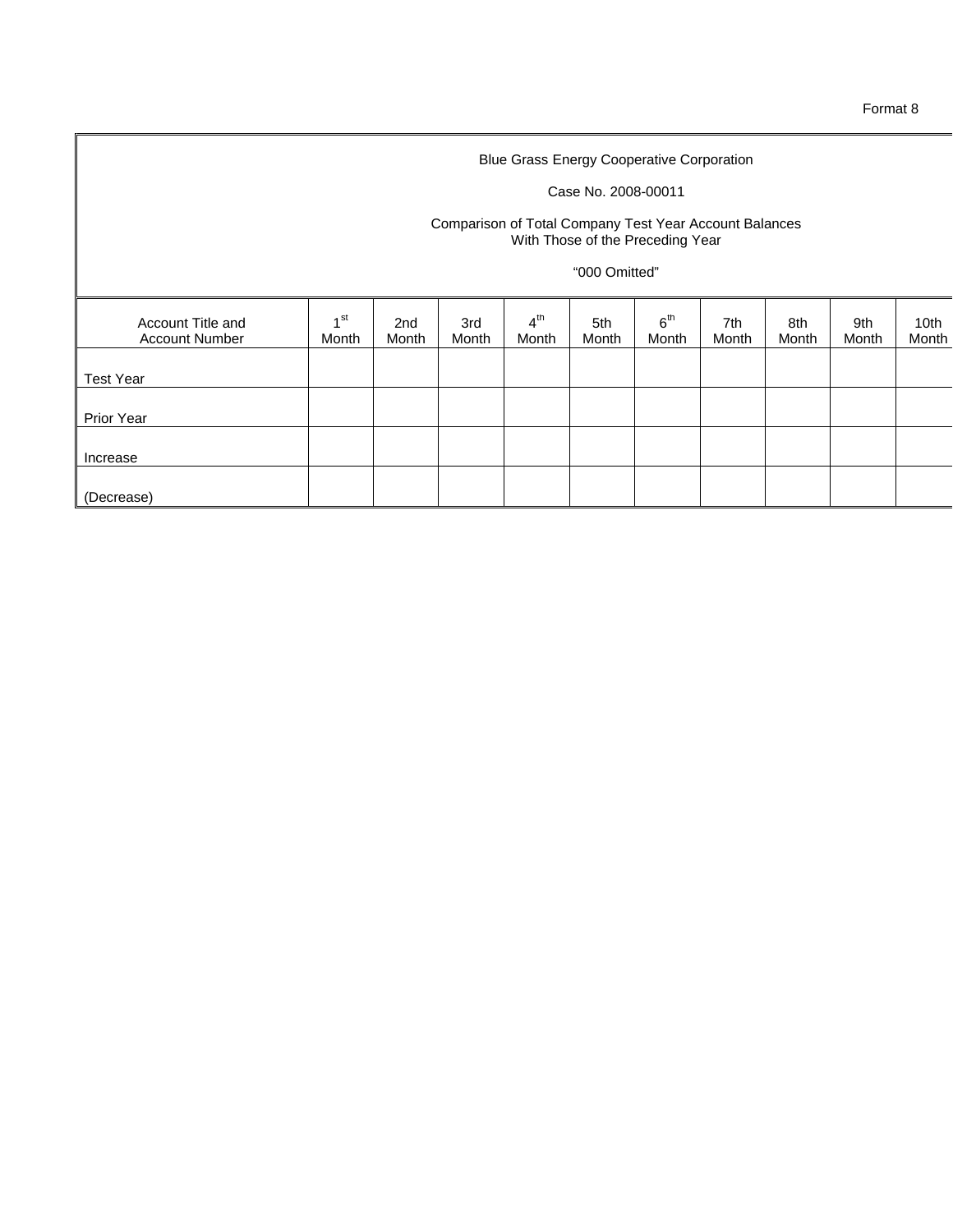Case No. 2008-00011

Analysis of Salaries and Wages For the Calendar Years 20\_\_\_\_ through 20\_\_\_\_\_ And the Test Year

"000 Omitted"

| Line |                                                                                               | 3rd    |      | 2nd    |     | 1st    |     |
|------|-----------------------------------------------------------------------------------------------|--------|------|--------|-----|--------|-----|
| No.  | <b>Item</b>                                                                                   | Amount | $\%$ | Amount | %   | Amount | %   |
|      | (a)                                                                                           | (b)    | (c)  | (d)    | (e) | (f)    | (g) |
| 1.   | Wages charged to expense                                                                      |        |      |        |     |        |     |
| 2.   | Power Production expense                                                                      |        |      |        |     |        |     |
| 3.   | Transmission expense                                                                          |        |      |        |     |        |     |
| 4.   | Distribution expense                                                                          |        |      |        |     |        |     |
| 5.   | Customer accounts expense                                                                     |        |      |        |     |        |     |
| 6.   | Sales expense                                                                                 |        |      |        |     |        |     |
| 7.   | Administrative and general expenses:                                                          |        |      |        |     |        |     |
|      | (a) Administrative and general salaries                                                       |        |      |        |     |        |     |
|      | (b) Office supplies and expense                                                               |        |      |        |     |        |     |
|      | (c) Administrative expense transferred-cr                                                     |        |      |        |     |        |     |
|      | (d) Outside services employed                                                                 |        |      |        |     |        |     |
|      | (e) Property insurance                                                                        |        |      |        |     |        |     |
|      | (f) Injuries and Damages                                                                      |        |      |        |     |        |     |
|      | (g) Employee pensions and benefits                                                            |        |      |        |     |        |     |
|      | Note: Show percent increase of each year over the prior year in Columns (c), (e), (g) and (i) |        |      |        |     |        |     |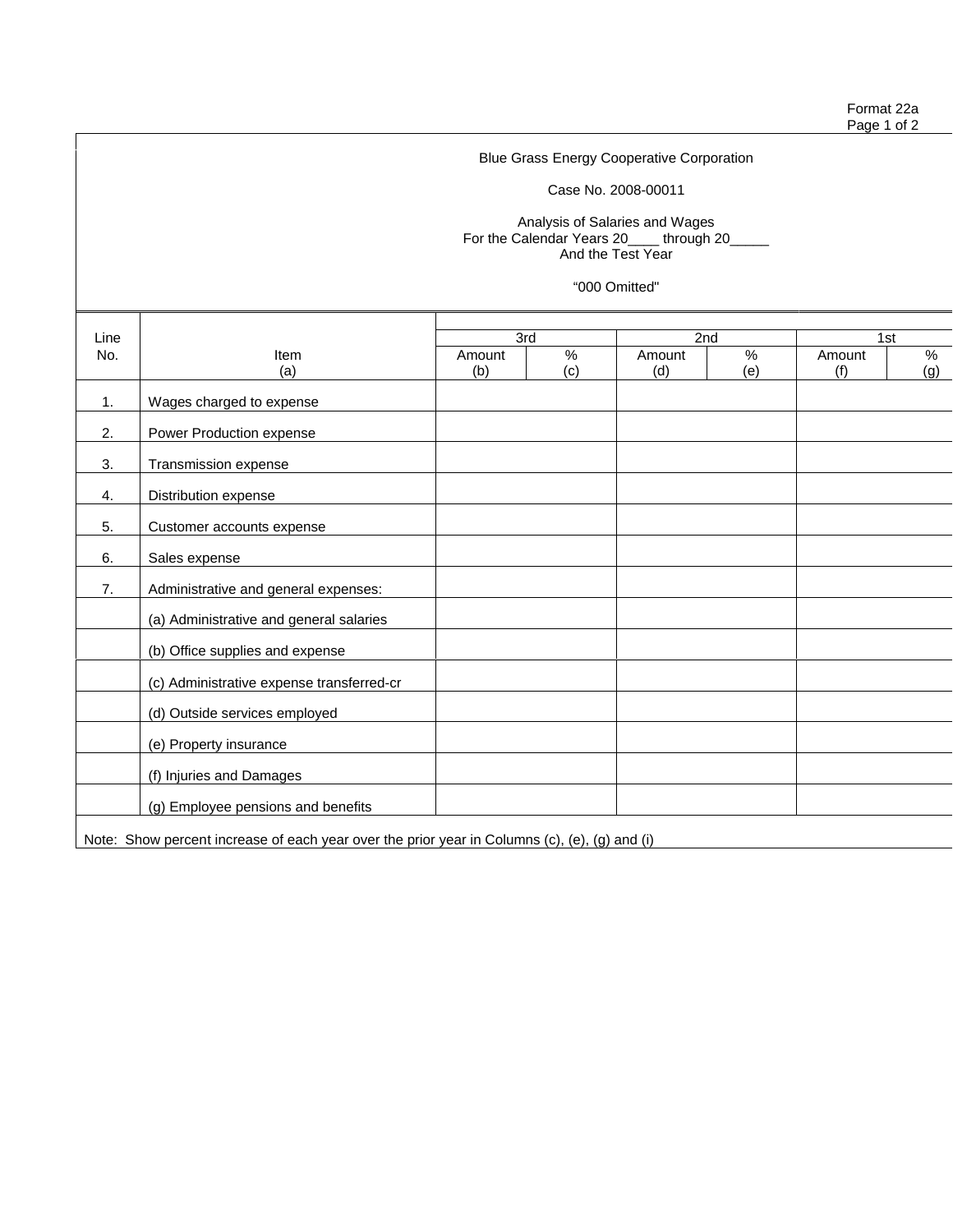Case No. 2008-00011

Analysis of Salaries and Wages For the Calendar Years 20\_\_\_\_ through 20\_\_\_\_\_ And the Test Year

"000 Omitted"

| Line |                                                                                               | 3rd    |     | 2nd    |      | 1st    |     |
|------|-----------------------------------------------------------------------------------------------|--------|-----|--------|------|--------|-----|
| No.  | Item                                                                                          | Amount | %   | Amount | $\%$ | Amount | %   |
|      | (a)                                                                                           | (b)    | (c) | (d)    | (e)  | (f)    | (g) |
| 7.   | Administrative and general expenses<br>(continued)                                            |        |     |        |      |        |     |
|      | (h) Franchise requirements                                                                    |        |     |        |      |        |     |
|      | (i) Regulatory commission expenses                                                            |        |     |        |      |        |     |
|      | (j) Duplicate charges $-$ cr                                                                  |        |     |        |      |        |     |
|      | (k) Miscellaneous general expense                                                             |        |     |        |      |        |     |
|      | (I) Maintenance of general plant                                                              |        |     |        |      |        |     |
| 8.   | Total administrative and general expenses<br>L7 (a) through L7 (I)                            |        |     |        |      |        |     |
| 9.   | Total salaries and wages charged expense<br>(L2 through L6 + L8)                              |        |     |        |      |        |     |
| 10.  | <b>Wages Capitalized</b>                                                                      |        |     |        |      |        |     |
| 11.  | <b>Total Salaries and Wages</b>                                                               |        |     |        |      |        |     |
| 12.  | Ratio of salaries and wages charged<br>expense to total wages (L9 / L11)                      |        |     |        |      |        |     |
| 13.  | Ratio of salaries and wages capitalized to<br>total wages (L10 / L11)                         |        |     |        |      |        |     |
|      | Note: Show percent increase of each year over the prior year in Columns (c), (e), (g) and (i) |        |     |        |      |        |     |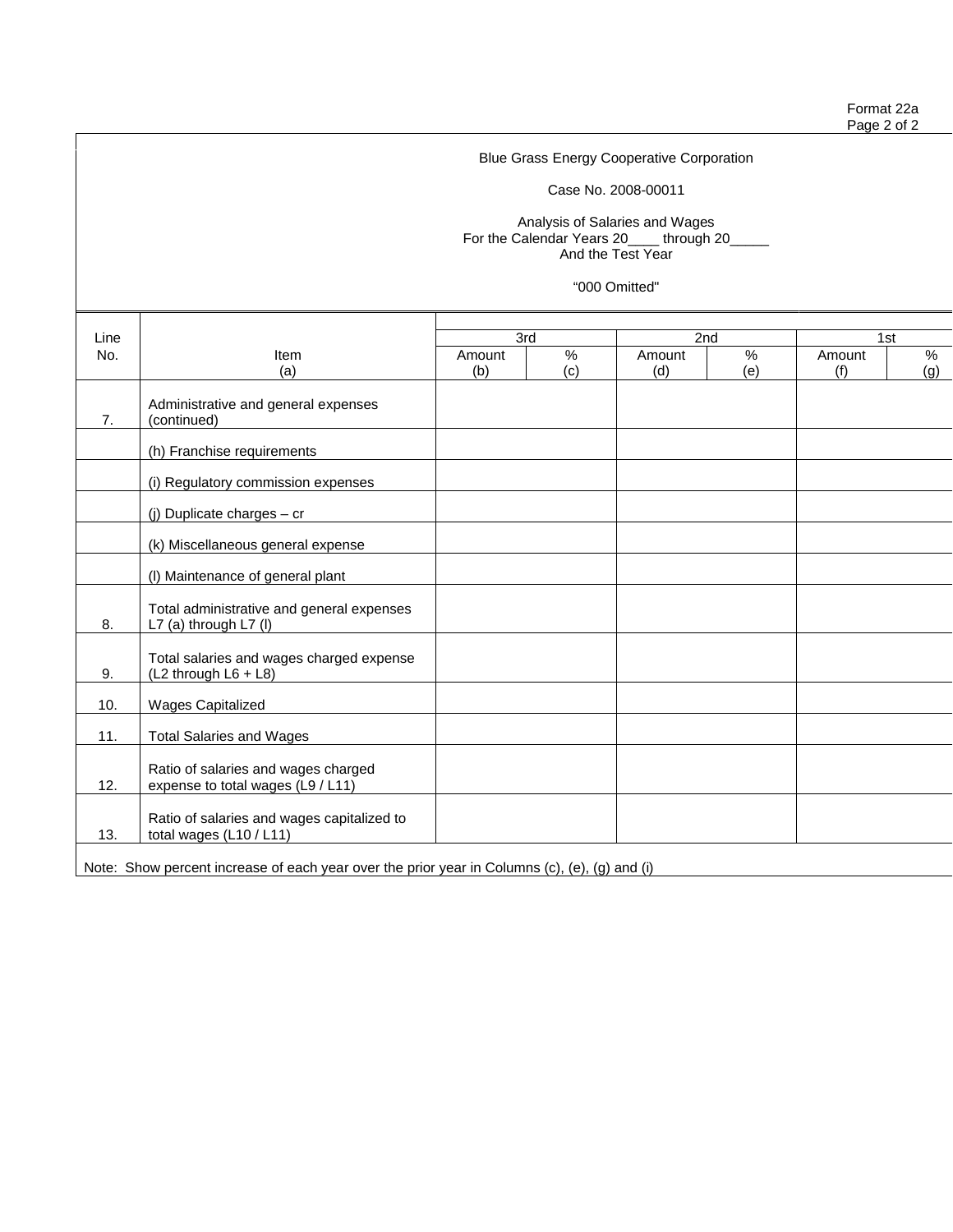Format 25b

|             | <b>Blue Grass Energy Cooperative Corporation</b> |                           |                                      |                                                     |                           |                       |  |  |  |  |  |  |
|-------------|--------------------------------------------------|---------------------------|--------------------------------------|-----------------------------------------------------|---------------------------|-----------------------|--|--|--|--|--|--|
|             | Case No. 2008-00011                              |                           |                                      |                                                     |                           |                       |  |  |  |  |  |  |
|             | Analysis of Other Operating Taxes                |                           |                                      |                                                     |                           |                       |  |  |  |  |  |  |
|             | 12 Months Ended ____<br>"000 Omitted"            |                           |                                      |                                                     |                           |                       |  |  |  |  |  |  |
| Line<br>No. | Item<br>(a)                                      | Charged<br>Expense<br>(b) | Charged<br>To<br>Construction<br>(c) | Charged<br>To Other<br>Accounts <sup>1</sup><br>(d) | Amounts<br>Accrued<br>(e) | Amount<br>Paid<br>(f) |  |  |  |  |  |  |
| 1.          | Kentucky Retail                                  |                           |                                      |                                                     |                           |                       |  |  |  |  |  |  |
|             | (a) State income                                 |                           |                                      |                                                     |                           |                       |  |  |  |  |  |  |
|             | (b) Franchise fees                               |                           |                                      |                                                     |                           |                       |  |  |  |  |  |  |
|             | (c) Ad valorem                                   |                           |                                      |                                                     |                           |                       |  |  |  |  |  |  |
|             | (d) Payroll (employers portion)                  |                           |                                      |                                                     |                           |                       |  |  |  |  |  |  |
|             | (e) Other taxes                                  |                           |                                      |                                                     |                           |                       |  |  |  |  |  |  |
| 2.          | Total Retail (L1(a) through L1(e))               |                           |                                      |                                                     |                           |                       |  |  |  |  |  |  |
| 3.          | Other jurisdictions                              |                           |                                      |                                                     |                           |                       |  |  |  |  |  |  |
|             | Total per books (L2 and L3)                      |                           |                                      |                                                     |                           |                       |  |  |  |  |  |  |

 $1$  Explain items in this Column.

\_\_\_\_\_\_\_\_\_\_\_\_\_\_\_\_\_\_\_\_\_\_\_\_\_\_\_\_\_\_\_\_\_\_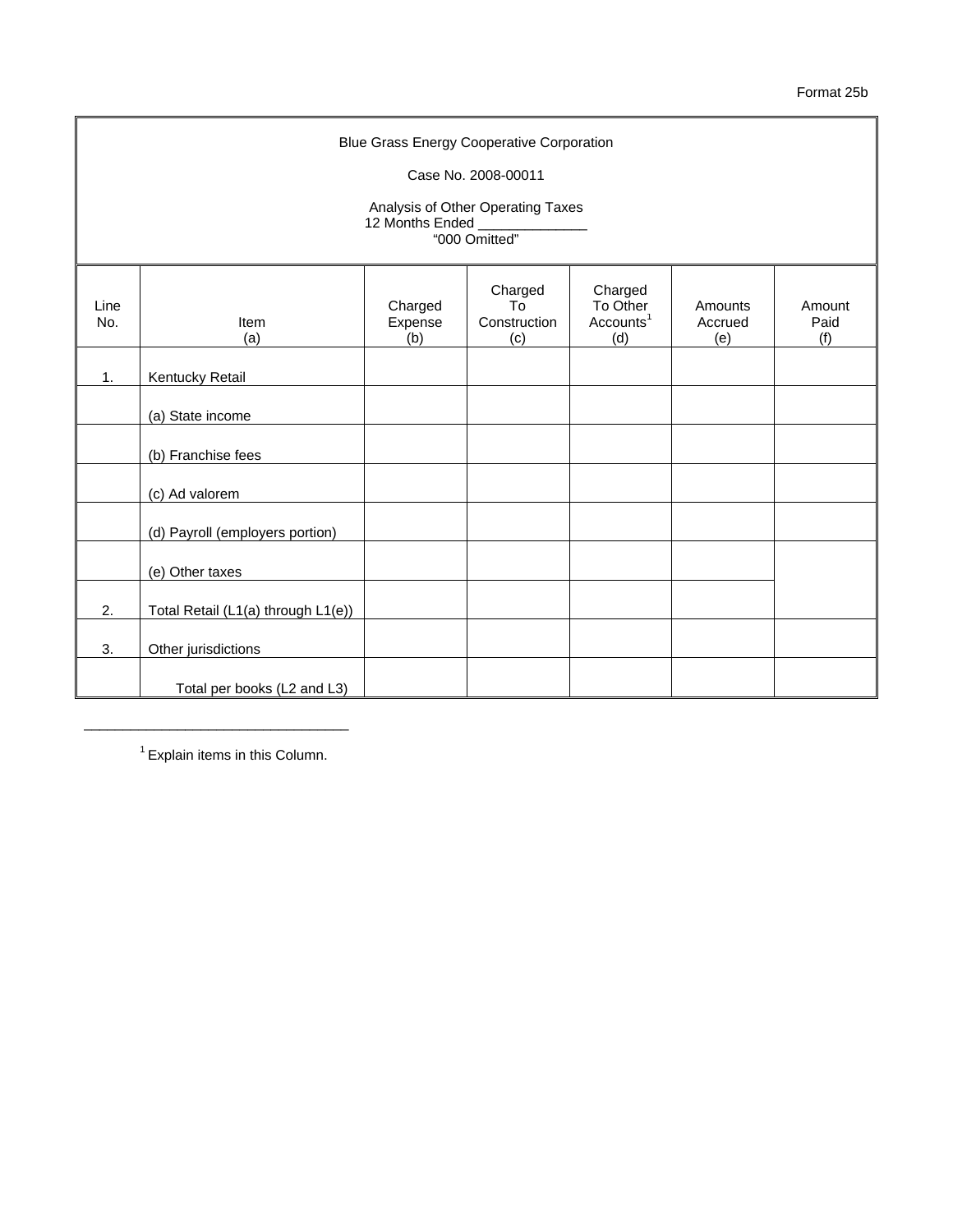Format 26 Page 1 of 2

# Blue Grass Energy Cooperative Corporation Case No. 2008-00011

Statement of Electric Plant in Service 12 Months Ended

Total Company

| Account<br>Number | Title of Accounts                       | Beginning<br>Balance | Additions | Retirements | Transfers | Ending<br>Balance |
|-------------------|-----------------------------------------|----------------------|-----------|-------------|-----------|-------------------|
|                   | Intangible plant:                       |                      |           |             |           |                   |
| 301.0             | Organization                            |                      |           |             |           |                   |
| 302.0             | Franchises and consents                 |                      |           |             |           |                   |
| 303.0             | Miscellaneous intangible plant          |                      |           |             |           |                   |
| 106.0             | Completed construction - not classified |                      |           |             |           |                   |
|                   | Total intangible plant                  |                      |           |             |           |                   |
|                   | Transmission plant:                     |                      |           |             |           |                   |
| 350.0             | Land and land rights                    |                      |           |             |           |                   |
| 352.0             | Structures and improvements             |                      |           |             |           |                   |
| 353.0             | Station equipment                       |                      |           |             |           |                   |
| 354.0             | Towers and fixtures                     |                      |           |             |           |                   |
| 355.0             | Poles and fixtures                      |                      |           |             |           |                   |
| 356.0             | Overhead conductors and devices         |                      |           |             |           |                   |
| 357.0             | Underground conduit                     |                      |           |             |           |                   |
| 358.0             | Underground conductors and devices      |                      |           |             |           |                   |
| 359.0             | Roads and trails                        |                      |           |             |           |                   |
| 106.0             | Completed construction - not classified |                      |           |             |           |                   |
|                   | Total transmission plant                |                      |           |             |           |                   |
|                   | Distribution plant:                     |                      |           |             |           |                   |
| 360.0             | Land and land rights                    |                      |           |             |           |                   |
| 361.0             | Structures and improvements             |                      |           |             |           |                   |
| 362.0             | Station equipment                       |                      |           |             |           |                   |
| 363.0             | Storage battery equipment               |                      |           |             |           |                   |
| 364.0             | Poles, towers, and fixtures             |                      |           |             |           |                   |
| 365.0             | Overhead conductors and devices         |                      |           |             |           |                   |
| 366.0             | Underground conduit                     |                      |           |             |           |                   |
| 367.0             | Underground conductors and devices      |                      |           |             |           |                   |
| 368.0             | Line transformers                       |                      |           |             |           |                   |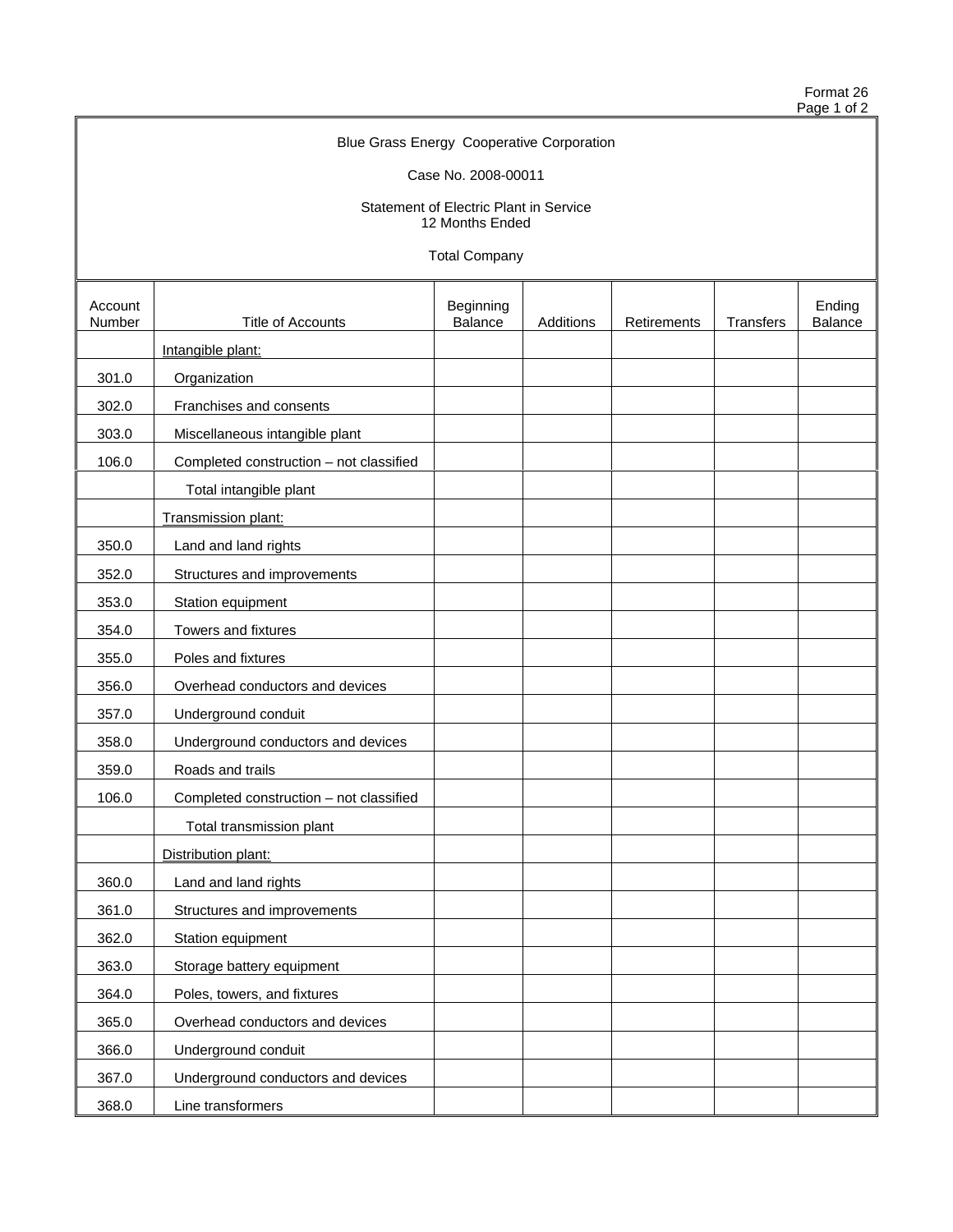Format 26 Page 2 of 2

# Blue Grass Energy Cooperative Corporation

Case No. 2008-00011

Statement of Electric Plant in Service 12 Months Ended

Total Company

| Account<br>Number | <b>Title of Accounts</b>                | Beginning<br>Balance | Additions | Retirements | Transfers | Ending<br>Balance |
|-------------------|-----------------------------------------|----------------------|-----------|-------------|-----------|-------------------|
| 369.0             | Services                                |                      |           |             |           |                   |
| 370.0             | Meters                                  |                      |           |             |           |                   |
| 371.0             | Installations on customer premises      |                      |           |             |           |                   |
| 372.0             | Leased property on customer premises    |                      |           |             |           |                   |
| 373.0             | Street lighting and signal systems      |                      |           |             |           |                   |
| 106.0             | Completed construction - not classified |                      |           |             |           |                   |
|                   | Total distribution plant                |                      |           |             |           |                   |
|                   | General plant:                          |                      |           |             |           |                   |
| 389.0             | Land and land rights                    |                      |           |             |           |                   |
| 390.0             | Structures and improvements             |                      |           |             |           |                   |
| 391.0             | Office furniture and equipment          |                      |           |             |           |                   |
| 392.0             | Transportation equipment                |                      |           |             |           |                   |
| 393.0             | Stores equipment                        |                      |           |             |           |                   |
| 394.0             | Tools, shop, and garage equipment       |                      |           |             |           |                   |
| 395.0             | Laboratory equipment                    |                      |           |             |           |                   |
| 396.0             | Power operated equipment                |                      |           |             |           |                   |
| 397.0             | Communication equipment                 |                      |           |             |           |                   |
| 398.0             | Miscellaneous equipment                 |                      |           |             |           |                   |
|                   | Subtotal                                |                      |           |             |           |                   |
| 399.0             | Other tangible property                 |                      |           |             |           |                   |
| 106.0             | Completed construction - not classified |                      |           |             |           |                   |
|                   | Total general plant                     |                      |           |             |           |                   |
|                   | Total Account 101                       |                      |           |             |           |                   |
| 102.0             | Electric plant purchased                |                      |           |             |           |                   |
| 103.0             | Electric plant sold                     |                      |           |             |           |                   |
| 103.0             | Experimental plant unclassified         |                      |           |             |           |                   |
|                   | <b>Total Electric Plant in Service</b>  |                      |           |             |           |                   |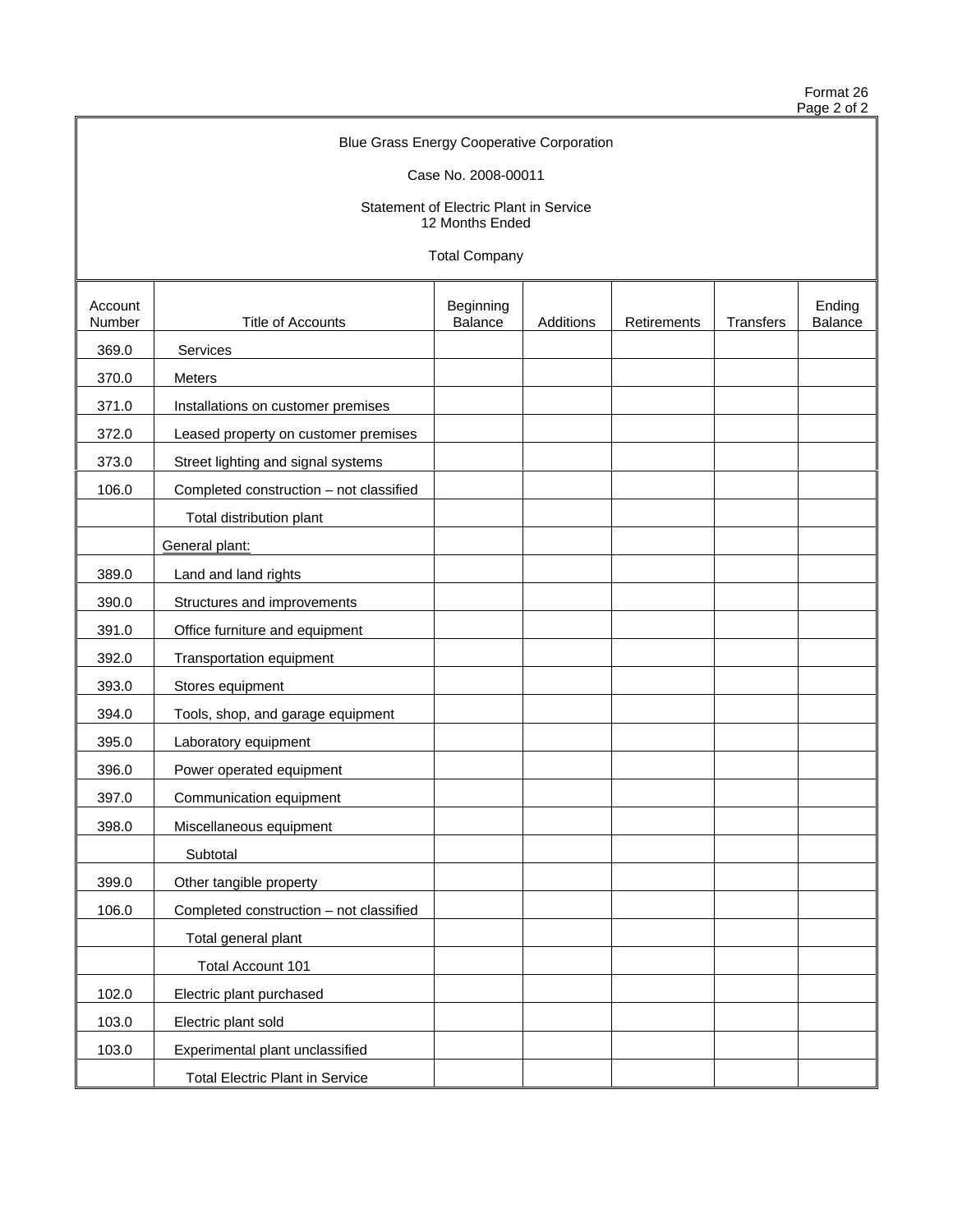|             | <b>Blue Grass Energy Cooperative Corporation</b><br>Case No. 2008-00011 |                                               |                                                               |                                    |                     |              |              |
|-------------|-------------------------------------------------------------------------|-----------------------------------------------|---------------------------------------------------------------|------------------------------------|---------------------|--------------|--------------|
|             |                                                                         |                                               |                                                               |                                    |                     |              |              |
|             |                                                                         |                                               | Account 913 - Advertising Expenses<br>For the 12 Months Ended |                                    |                     |              |              |
| Line<br>No. | <b>Item</b><br>(a)                                                      | Sales or<br>Promotional<br>Advertising<br>(b) | Institutional<br>Advertising<br>(c)                           | Conservation<br>Advertising<br>(d) | Rate<br>Case<br>(e) | Other<br>(f) | Total<br>(g) |
| 1.          | Newspaper                                                               |                                               |                                                               |                                    |                     |              |              |
| 2.          | Magazines and other                                                     |                                               |                                                               |                                    |                     |              |              |
| 3.          | Television                                                              |                                               |                                                               |                                    |                     |              |              |
| 4.          | Radio                                                                   |                                               |                                                               |                                    |                     |              |              |
| 5.          | <b>Direct Mail</b>                                                      |                                               |                                                               |                                    |                     |              |              |
| 6.          | Sales Aids                                                              |                                               |                                                               |                                    |                     |              |              |
| 7.          | Total                                                                   |                                               |                                                               |                                    |                     |              |              |
| 8.          | Amount assigned to KY retail                                            |                                               |                                                               |                                    |                     |              |              |

 $\blacksquare$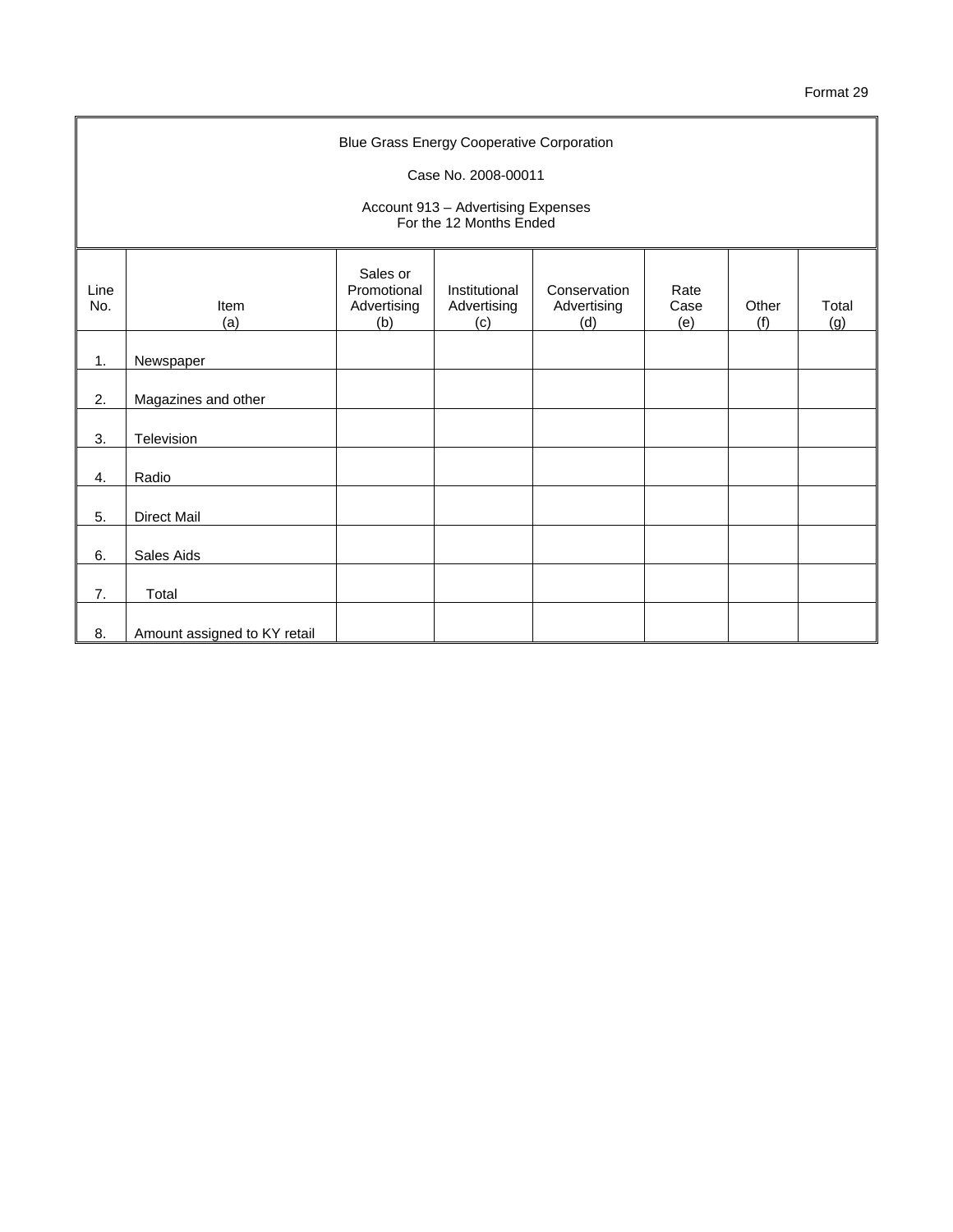| <b>Blue Grass Energy Cooperative Corporation</b> |                                                                         |               |  |  |  |
|--------------------------------------------------|-------------------------------------------------------------------------|---------------|--|--|--|
|                                                  | Case No. 2008-00011                                                     |               |  |  |  |
|                                                  | Account 930 - Miscellaneous General Expenses<br>For the 12 Months Ended |               |  |  |  |
| Line<br>No.                                      | Item<br>(a)                                                             | Amount<br>(b) |  |  |  |
| 1.                                               | Industry association dues                                               |               |  |  |  |
| 2.                                               | Stockholder and debt servicing expenses                                 |               |  |  |  |
| 3.                                               | Institutional advertising                                               |               |  |  |  |
| 4.                                               | Conservation advertising                                                |               |  |  |  |
| 5.                                               | Rate department load studies                                            |               |  |  |  |
| 6.                                               | Director's fees and expenses                                            |               |  |  |  |
| 7.                                               | Dues and subscriptions                                                  |               |  |  |  |
| 8.                                               | Miscellaneous                                                           |               |  |  |  |
| 9.                                               | Total                                                                   |               |  |  |  |
| 10.                                              | Amount assigned to KY retail                                            |               |  |  |  |

 $\mathbf{r}$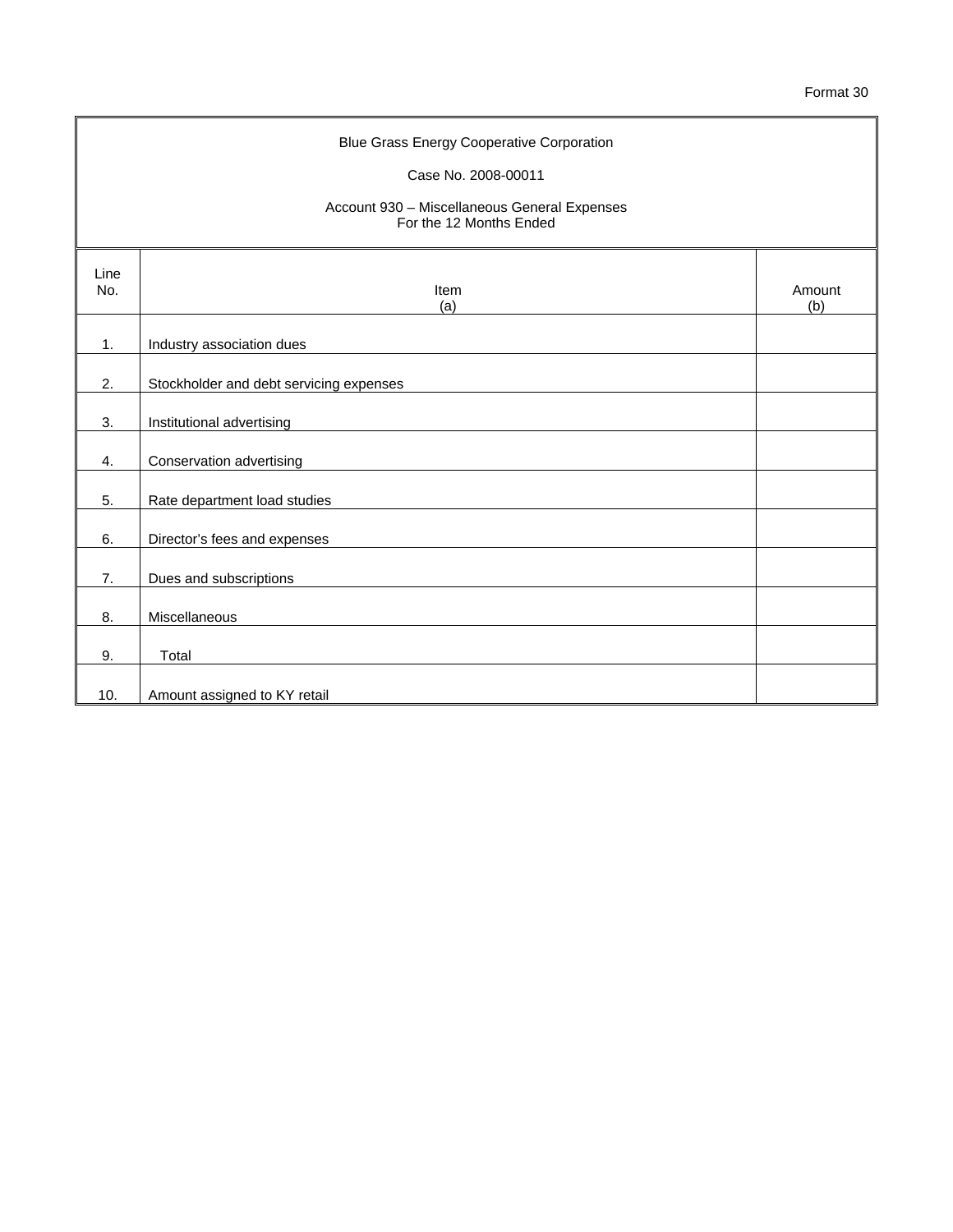| <b>Blue Grass Energy Cooperative Corporation</b><br>Case No. 2008-00011<br>Account 426 – Other Income Deductions<br>For the 12 Months Ended |                      |               |  |  |
|---------------------------------------------------------------------------------------------------------------------------------------------|----------------------|---------------|--|--|
| Line<br>No.                                                                                                                                 | Item<br>(a)          | Amount<br>(b) |  |  |
| 1.                                                                                                                                          | Donations            |               |  |  |
| 2.                                                                                                                                          | Civic activities     |               |  |  |
| 3.                                                                                                                                          | Political activities |               |  |  |
| 4.                                                                                                                                          | Other                |               |  |  |
| 5.                                                                                                                                          | Total                |               |  |  |

 $\blacksquare$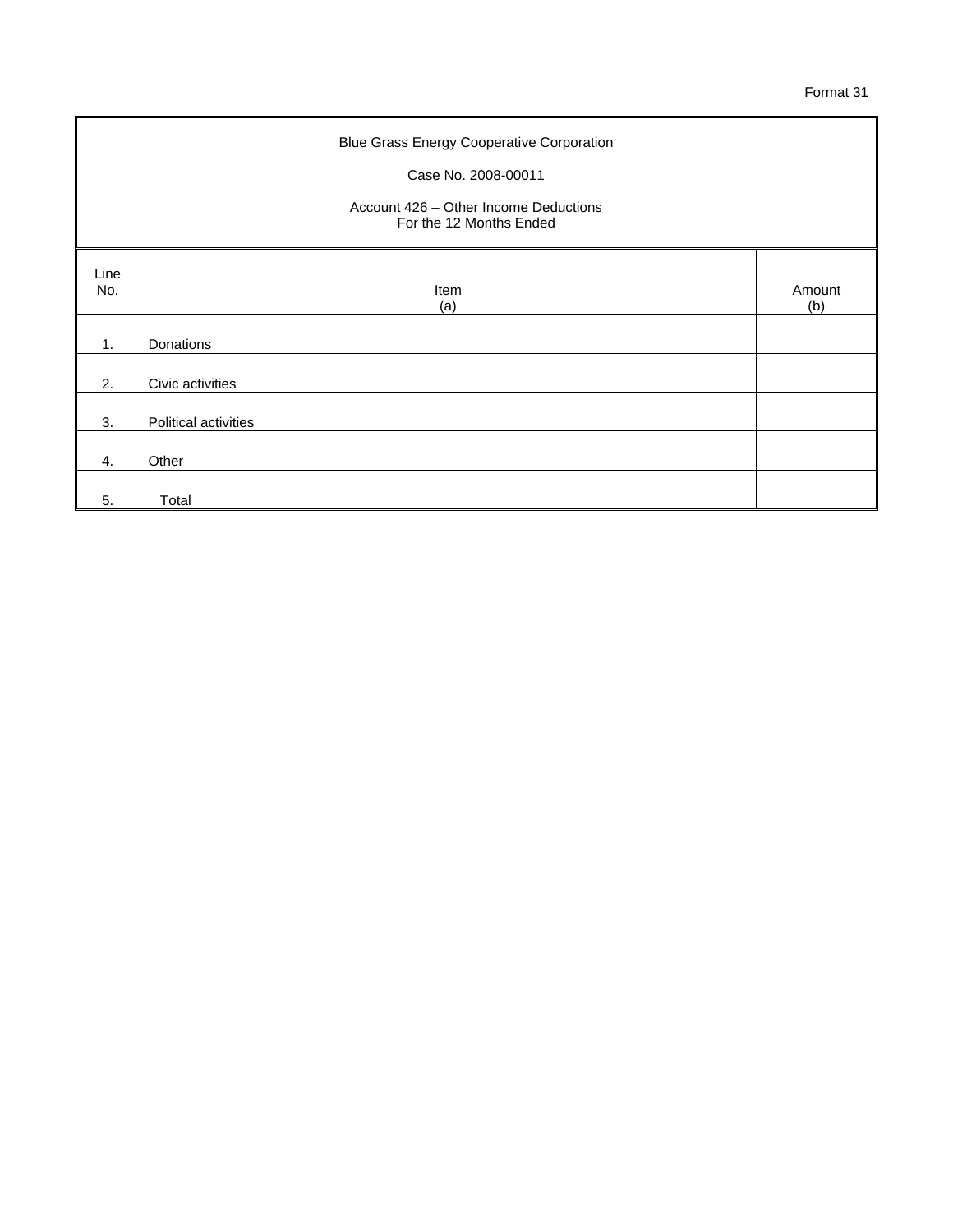| <b>Blue Grass Energy Cooperative Corporation</b><br>Case No. 2008-00011<br>Professional Services Expenses<br>For the 12 Months Ended |             |                     |                        |              |              |
|--------------------------------------------------------------------------------------------------------------------------------------|-------------|---------------------|------------------------|--------------|--------------|
| Line<br>No.                                                                                                                          | Item<br>(a) | Rate<br>Case<br>(b) | Annual<br>Audit<br>(c) | Other<br>(d) | Total<br>(e) |
| 1.                                                                                                                                   | Legal       |                     |                        |              |              |
| 2.                                                                                                                                   | Engineering |                     |                        |              |              |
| 3.                                                                                                                                   | Accounting  |                     |                        |              |              |
| 4.                                                                                                                                   | Other       |                     |                        |              |              |
| 5.                                                                                                                                   | Total       |                     |                        |              |              |

 $\blacksquare$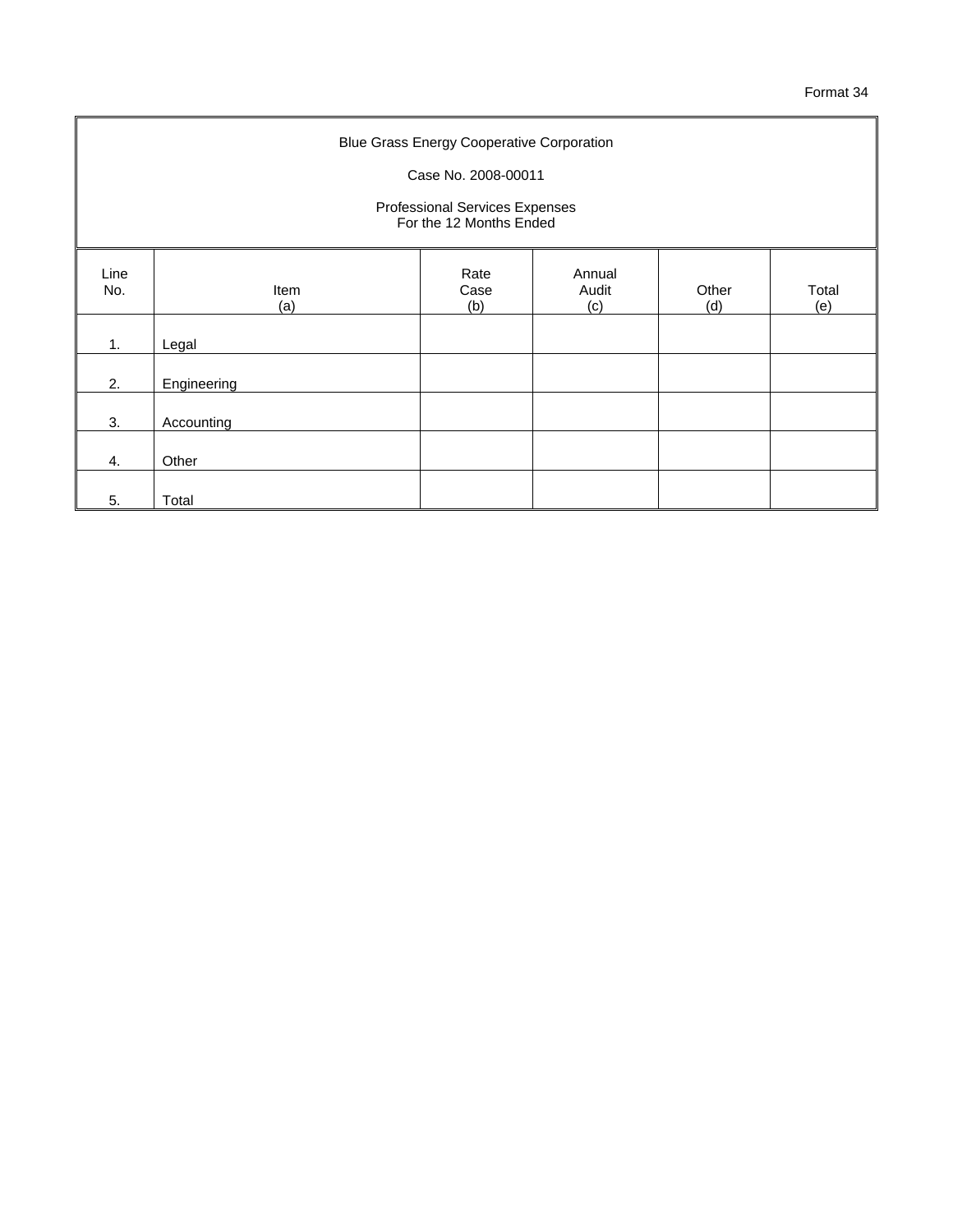Format 37 Page 1 of 2

|                   |                                      | <b>Blue Grass Energy Cooperative Corporation</b>             |                      |                        |
|-------------------|--------------------------------------|--------------------------------------------------------------|----------------------|------------------------|
|                   |                                      | Case No. 2008-00011                                          |                      |                        |
|                   |                                      | <b>Depreciation Expenses</b>                                 |                      |                        |
| Account<br>Number | Item                                 | (End of Test Year)<br><b>Plant Account</b><br><b>Balance</b> | Depreciation<br>Rate | Annual<br>Depreciation |
|                   | Transmission plant:                  |                                                              |                      |                        |
| 350.0             | Land and land rights                 |                                                              |                      |                        |
| 352.0             | Structures and improvements          |                                                              |                      |                        |
| 353.0             | Station equipment                    |                                                              |                      |                        |
| 354.0             | Towers and fixtures                  |                                                              |                      |                        |
| 355.0             | Poles and fixtures                   |                                                              |                      |                        |
| 356.0             | Overhead conductors and devices      |                                                              |                      |                        |
| 357.0             | Underground conduit                  |                                                              |                      |                        |
| 358.0             | Underground conductors and devices   |                                                              |                      |                        |
| 359.0             | Roads and trails                     |                                                              |                      |                        |
|                   | Distribution plant:                  |                                                              |                      |                        |
| 360.0             | Land and land rights                 |                                                              |                      |                        |
| 361.0             | Structures and improvements          |                                                              |                      |                        |
| 362.0             | Station equipment                    |                                                              |                      |                        |
| 363.0             | Storage battery equipment            |                                                              |                      |                        |
| 364.0             | Poles, towers, and fixtures          |                                                              |                      |                        |
| 365.0             | Overhead conductors and devices      |                                                              |                      |                        |
| 366.0             | Underground conduit                  |                                                              |                      |                        |
| 367.0             | Underground conductors and devices   |                                                              |                      |                        |
| 368.0             | Line transformers                    |                                                              |                      |                        |
| 369.0             | Services                             |                                                              |                      |                        |
| 370.0             | Meters                               |                                                              |                      |                        |
| 371.0             | Installations on customer premises   |                                                              |                      |                        |
| 372.0             | Leased property on customer premises |                                                              |                      |                        |
| 373.0             | Street lighting and signal systems   |                                                              |                      |                        |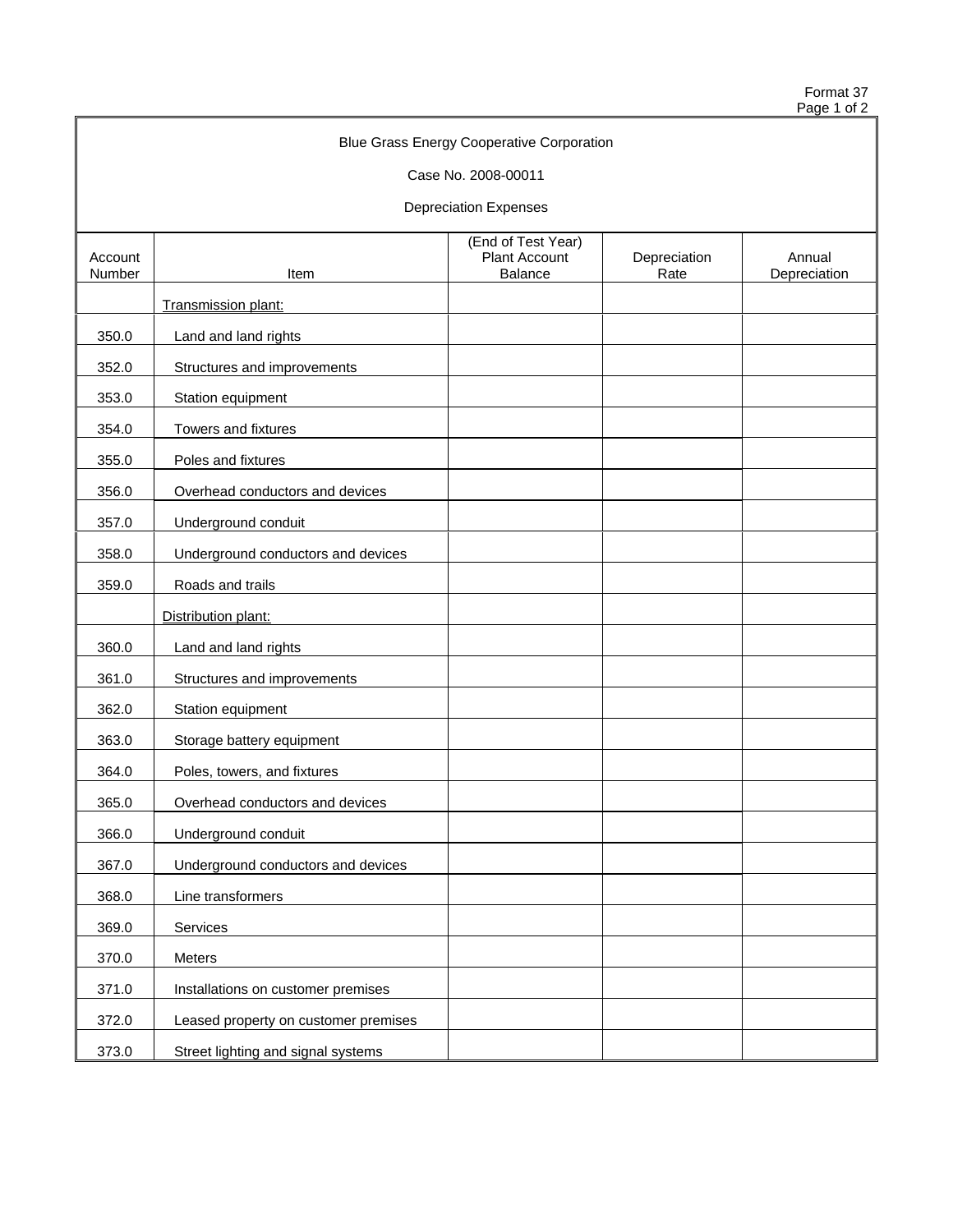Format 37 Page 2 of 2

| <b>Blue Grass Energy Cooperative Corporation</b> |                                   |                                                              |                      |                        |  |  |  |
|--------------------------------------------------|-----------------------------------|--------------------------------------------------------------|----------------------|------------------------|--|--|--|
| Case No. 2008-00011                              |                                   |                                                              |                      |                        |  |  |  |
|                                                  | <b>Depreciation Expenses</b>      |                                                              |                      |                        |  |  |  |
| Account<br>Number                                | Item                              | (End of Test Year)<br><b>Plant Account</b><br><b>Balance</b> | Depreciation<br>Rate | Annual<br>Depreciation |  |  |  |
|                                                  | General plant:                    |                                                              |                      |                        |  |  |  |
| 389.0                                            | Land and land rights              |                                                              |                      |                        |  |  |  |
| 390.0                                            | Structures and improvements       |                                                              |                      |                        |  |  |  |
| 391.0                                            | Office furniture and equipment    |                                                              |                      |                        |  |  |  |
| 392.0                                            | Transportation equipment          |                                                              |                      |                        |  |  |  |
| 393.0                                            | Stores equipment                  |                                                              |                      |                        |  |  |  |
| 394.0                                            | Tools, shop, and garage equipment |                                                              |                      |                        |  |  |  |
| 395.0                                            | Laboratory equipment              |                                                              |                      |                        |  |  |  |
| 396.0                                            | Power operated equipment          |                                                              |                      |                        |  |  |  |
| 397.0                                            | Communication equipment           |                                                              |                      |                        |  |  |  |
| 398.0                                            | Miscellaneous equipment           |                                                              |                      |                        |  |  |  |